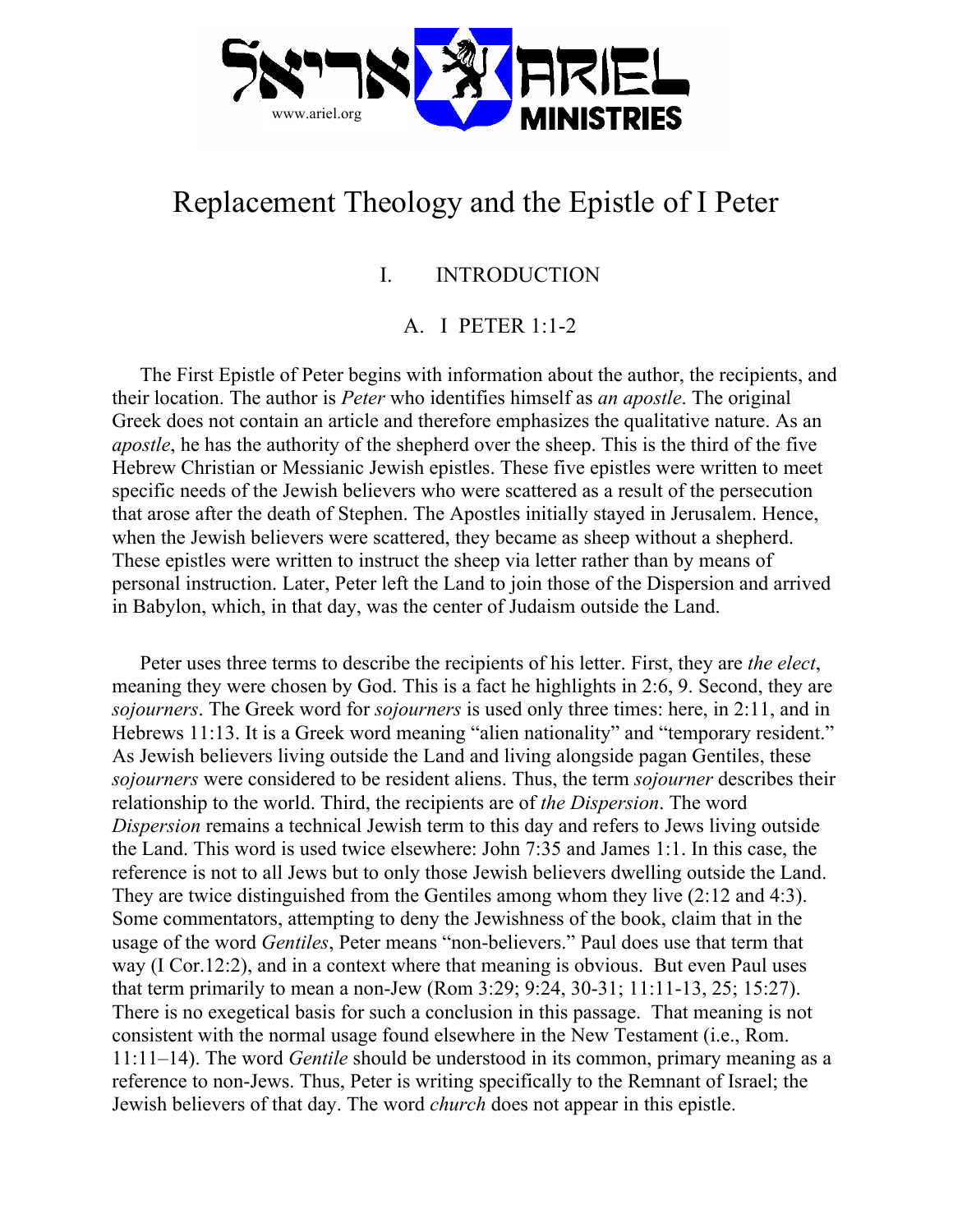Replacement theologies, such as Covenant Theology, try desperately to avoid the normal usage of terms such as *Dispersion* and *Gentile* in order to prove that the church is Israel and, therefore, they redefine these terms. The following quotes are some examples:

The Dispersion (diaspora) was a term used by Greek-speaking Jews to refer to Jewish people "scattered" throughout the nations, "dispersed" from their homeland, Israel (see Jn. 7:35). Here and in James 1:1, "Dispersion" refers to Christians, but this does not imply that Peter was writing only to Jewish Christians (see Introduction on "Destination and readers"). Rather, the term here has a new spiritual sense, referring to Christians "dispersed" throughout the world and living away from their heavenly homeland (yet hoping some day to reach it). The word thus reinforces the meaning of "sojourners" and adds the idea that they are part of a "world-wide" scattering of Christians.<sup>\*</sup>

But if all the churches in Asia Minor in AD 62-63 were reached by this letter and were the intended recipients of it, then the question of whether Peter is writing to Jewish Christians or Gentile Christians is already answered. By this time, over thirty years after Pentecost, the rapid growth of the church would have meant that there were both Jewish and Gentile Christians in all of these churches. Therefore, while Peter can readily use Jewish terminology to apply to his readers (note the phrase 'exiles of the Dispersion' for example in 1:1), this is simply applying to the church in the New Covenant age the language which previously had been appropriate for God's covenant people, the Jews (see commentary at 2:10, and discussion there on the theme of the church as the new people of God).

There are several indications in the letter that Peter assumed there to be a large segment of Gentile Christians among his readers. He says, 'You were ransomed from the futile ways inherited from your fathers (1 Pet. 1:18), and, 'Once you were no people but now you are God's people' (1 Pet. 2:10) – something which he would hardly say of converted Jews. He says their lives had been filled with sin uncharacteristic of Jews: 'Let the time that is past suffice e for doing what the Gentiles like to do, living in licentiousness, passions, drunkenness, revels, carousing, and lawless idolatry' (1 Pet. 4:3). Then he adds that unbelievers 'are surprised that you do not now join them in the same wild profligacy' (1Pet 4:4), something which would not have been surprising to unbelievers if the Christians had previously been Jews following the strict moral standards of first century Judaism.

 $\frac{1}{1}$ <sup>1</sup> Grudem, Wavne A., *The First Epistle of Peter* (Grand Rapids: William B. Eerdmans Publishing Company, 1989), p. 49.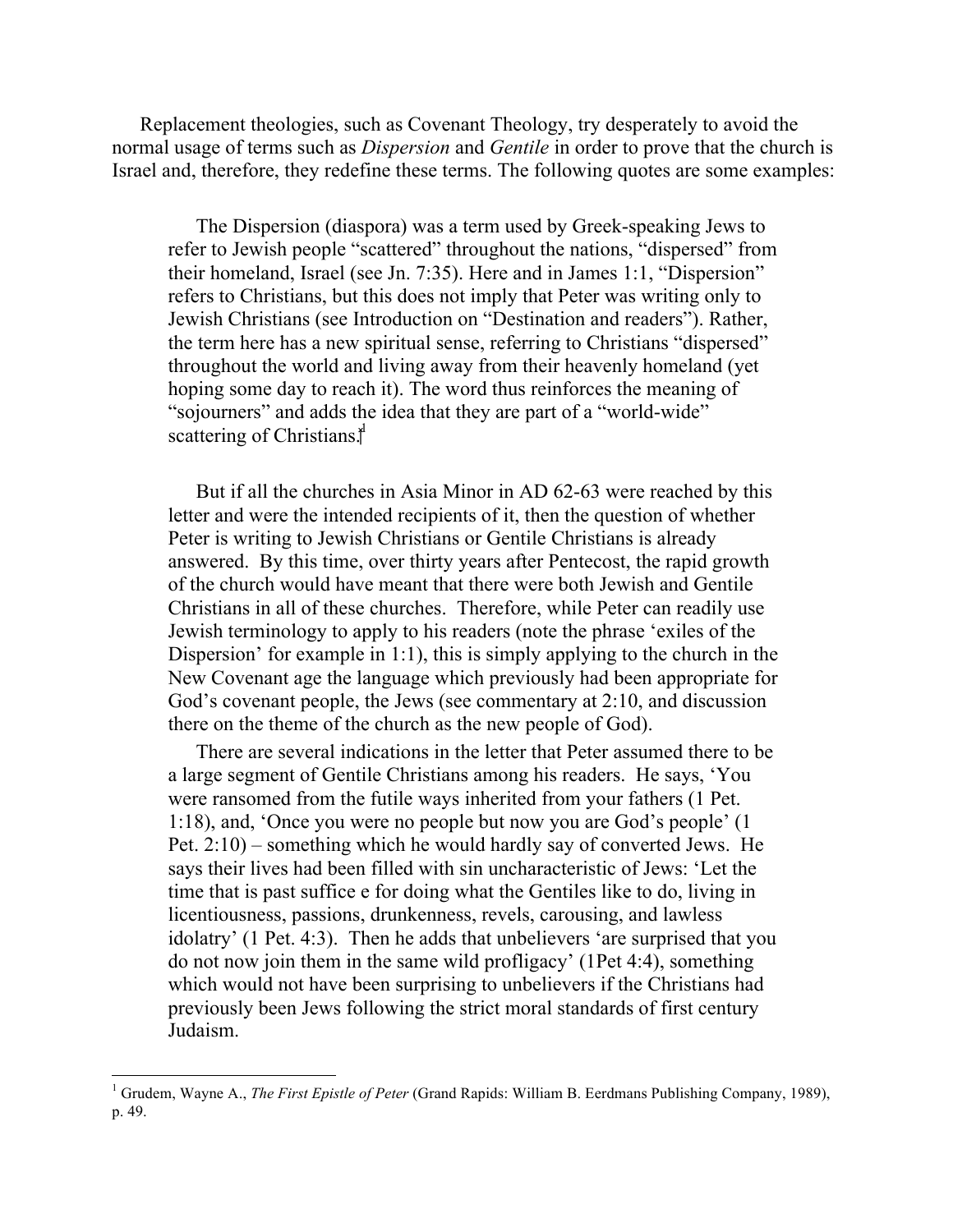On the other hand, there were no doubt converted Jews in these churches, for even at Pentecost there were present residents of 'Cappadocia, Pontus and Asia' (Acts 2:9). The readers are therefore best thought to be mixed congregations of Jewish and Gentile Christians.<sup>2</sup>

Peter writes to those who are "sojourners of the diaspora." The Jews had used the term "dispersion" or "diaspora" to refer to their scattered communities outside Palestine ever since the Exile (cf. the Greek form of Deut. 28:25; Neh. 1:9; and Isa. 49:6); it appears several times in the NT with this meaning (see John 7:35; 11:32) Here in Peter we find a natural transfer of one of the titles of Israel to the church, as we will frequently later (cf. 2:5, 9). The church consists of communities of people living outside their native land, which is not Jerusalem or Palestine but the heavenly city. These people owe their loyalty to that city, from which they expect to receive their king. That their life on earth is temporary and that they do not belong is underlined by the use of "sojourners" (also found in 2:11 and Heb. 11:13): they are pilgrims, foreigners, those who belong to heaven (df. Eph. 2:19; Phil. 3:20; Did. 9:4; Ep. Diog. 5:9, "they pass their time on earth, but belong as citizens to heaven).<sup>3</sup>

Perhaps the most unusual thing about the Christians to whom he wrote is that they were largely Gentiles, as 1:14, 1:18, 2:9-10, 2:25 and 4:3-4 show (2:25 and 3:6 are less clear than the other four passages which could hardly have been used of Jews.<sup>4</sup>

 How Davids' conclusions that these verses cannot apply to Jews escapes me. For example, the Old Testament verses quoted in 2:9-10 clearly refer to Israel (Jews).

The word *diaspora,* rendered "Dispersion", was used to denote Jews living outside Palestine (see Jn. vii.35). It is here used to describe Christians, and to suggest that in this world they are not only scattered but also away from their true homeland or metropolis in heaven.<sup>5</sup>

However, a few Replacement Theologians recognized the Jewishness of the epistle:

 $\frac{1}{2}$  $<sup>2</sup>$  Ibid., p. 38</sup>

<sup>&</sup>lt;sup>3</sup> Davids, Peter H., *The First Epistle of Peter* (Grand Rapids: William B. Eerdmans Publishing Company, 1990), p. 46-47

 $<sup>4</sup>$  Ibid., pg. 8</sup>

<sup>5</sup> Stibbs, Alan M., *The First Epistle General of Peter* (Grand Rapids: Wm. B. Eerdmans Publishing Company, 1968), p. 74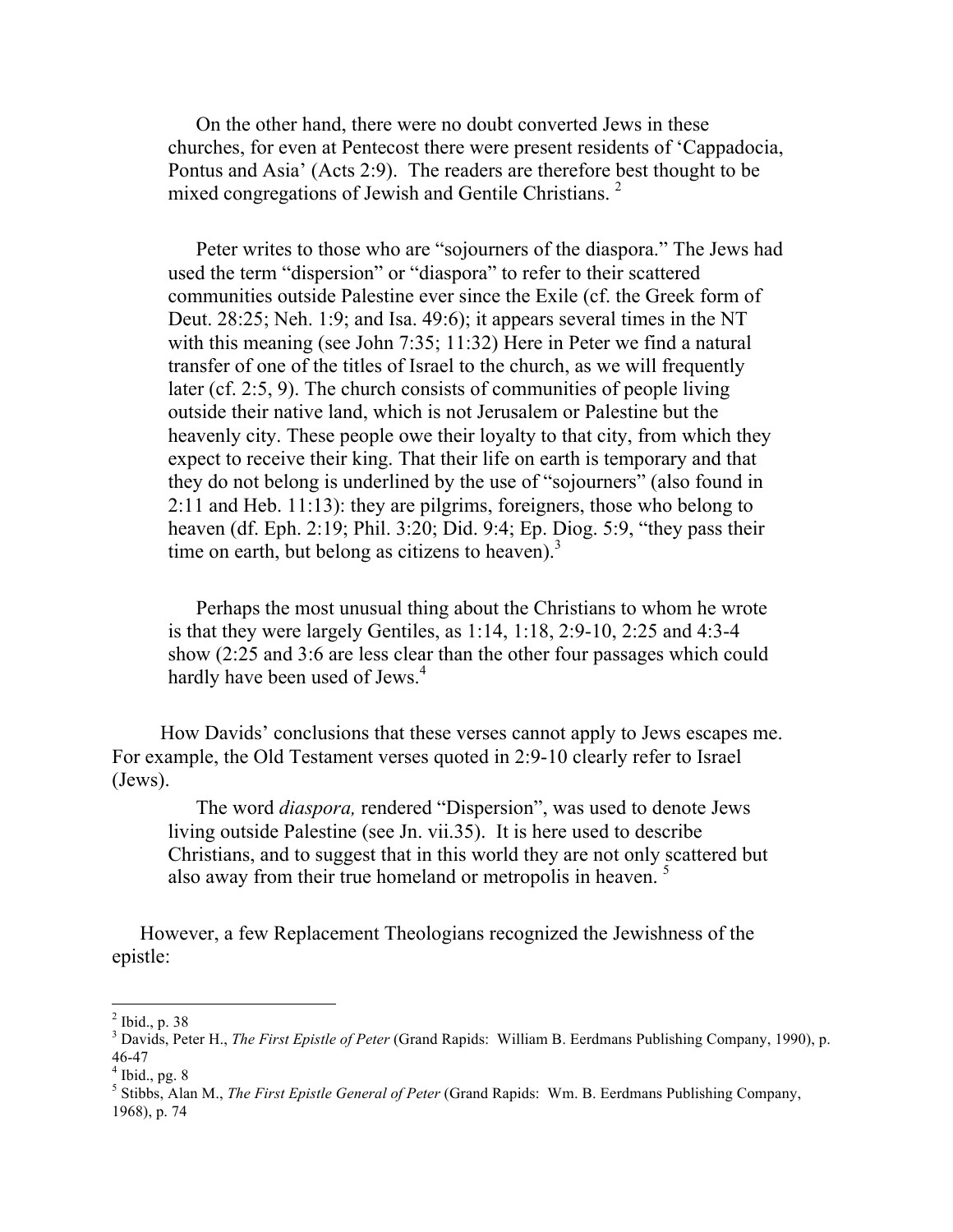In some of these places the apostle Paul had preached; into others, such as Bithynia (Acts 16:6, 7), Pontus, and possibly Cappadocia, the Holy Spirit had not permitted him to enter. But Peter was not writing particularly to the converts Paul had made. It is mainly the Jews that Peter has in mind, for to them applies the word *dispersion.* There may have been local congregations almost or entirely composed of Jewish Christians; undoubtedly there were individual Jewish Christians surrounded by Gentiles and unbelieving Jews; but whatever the racial complexion of these churches and localities may have been, and regardless of a verse or two that seem to refer to the Gentiles, Peter addresses the Jews.

That he addresses the Jews in his epistle no more detracts from its value for Gentiles than the fact of its first century date makes it useless today. In discussing the situations the Jews faced at that time and in those places, Peter by the inspiration of the Holy Ghost makes use of principles that are valid for all times and all places. Matthew too addressed his Gospel to the Jews; he quoted Old Testament prophecies with which they were quite familiar; but Christ's acts of redemption and the contents of his teaching are not restricted to any one audience. Accordingly, if Peter gave advice to Jewish Christians about to face Nero's persecution, that advice applies to the Reformation martyrs, to the Korean Christians who faced Japanese persecution in World War II, and should be taken to heart by those who now suffer under the Communists.<sup>6</sup>

Very likely Peter was writing to a congregation or to congregations that were largely Jewish in their make-up. Of them – not to the exclusion of Gentile Christians – but nevertheless of them he says that they are an elect race. Naturally these words do not apply to all the Jews who lived in Peter's day but to the believing Jews only.<sup>7</sup>

Unfortunately, even some Dispensationalists tend to identify the readers as the church in general:

The apostle further identifies them as people who were scattered throughout various locales. Scattered translates *diaspora*, from which root another English term, *dispersion*, derives. Commentaries, theological works, and works on Bible history often transliterate *diaspora* and use it interchangeably with dispersion. In its other two New Testament appearances, *diaspora* is a technical term referring to the dispersing of the

 $\frac{1}{6}$  Clark, Gordon H, *New Heavens, New Earth, A Commentary on First and Second Peter* (Jefferson, Maryland: The Trinity Foundation, 1993), p 7-8

 $^7$  Ibid., p. 87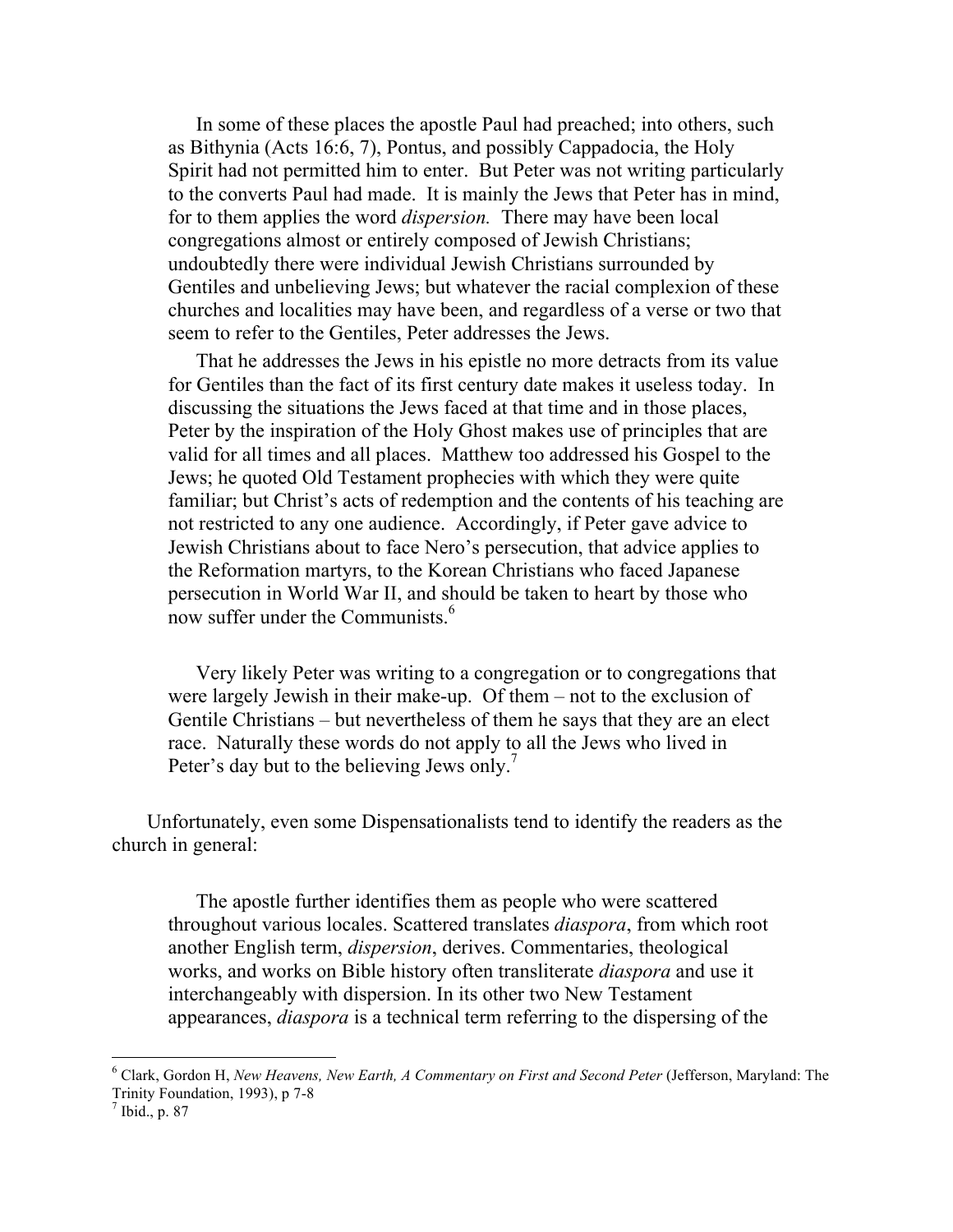Jews throughout the world by the Assyrian and Babylonian captivities. Both times the word has the definite article (John 7:35; James 1:1). However here Peter does not include the definite article; therefore it is best to interpret the term as a non-technical reference to believers widely distributed geographically.

Though God called Peter to be the apostle to the Jews (Gal. 2:7), the absence of the definite article with *diaspora* argues that Peter was not addressing Jews as such in his salutation. Another passage supports that interpretation. In 2:11 he identifies his readers, not racially or nationally, but spiritually: 'Beloved, I urge you as aliens and strangers to abstain from fleshly lusts which wage war against the soul.' Thus the apostle addressed not only Jews who were dispersed from their native land, but Gentile believers, both of whom spiritually were aliens in the world. $^8$ 

The earthly status of the readers is further described by the added genitive, *of the Dispersion* (*diasporas).* The term supplements the thought of their alien status…That indicates that Peter's readers were scattered minority groups. *The Dispersion* was a standard Jewish way to refer to Jews living among the Gentiles outside of their Palestinian homeland (cf. John 7:35). In James 1:1 the expression "to the twelve tribes which are of the Dispersion" most likely refers to Jewish Christians outside of Palestine. Those who believe that Peter too, was writing to Jewish Christians understand the term to confirm their position. But the lack of a definite article and the failure to mention the twelve tribes detract from the alleged parallel with James 1:1. It seems more natural to understand Peter's use of the term metaphorically, as a picture of Christians scattered in various areas as minority groups in a non-Christian world.<sup>9</sup>

Peter's third designation, "a holy nation" (*ethnos hagion*), is also drawn directly from Exodus 19:6. *Nation (ethnos)* means a community of people held together by the same laws, customs, and mutual interests. The term as, Morgan notes, involves "two ideas, those of *government* and mutual *interrelationships.* It is a common biblical term, especially in the plural, "for the Gentiles as distinct from Jews or Christians." The term was also used at times of Israel as the people of God united by their covenantal relation to Him making them distinctly His nation. It is in that latter sense that Peter applied the term to the church, which forms a unique international nation having a common spiritual life from God committed to His rule. *Holy*  indicates its separation from the nations of the world and consecration to

 <sup>8</sup> <sup>8</sup> MacArthur, Jr., John. *The MacArthur New Testament Commentary (Chicago: Moody Press, 2004) p. 15.* 

<sup>&</sup>lt;sup>9</sup> Hiebert, D. Edmond. *First Peter* (Chicago: Moody Press, 1984) p. 35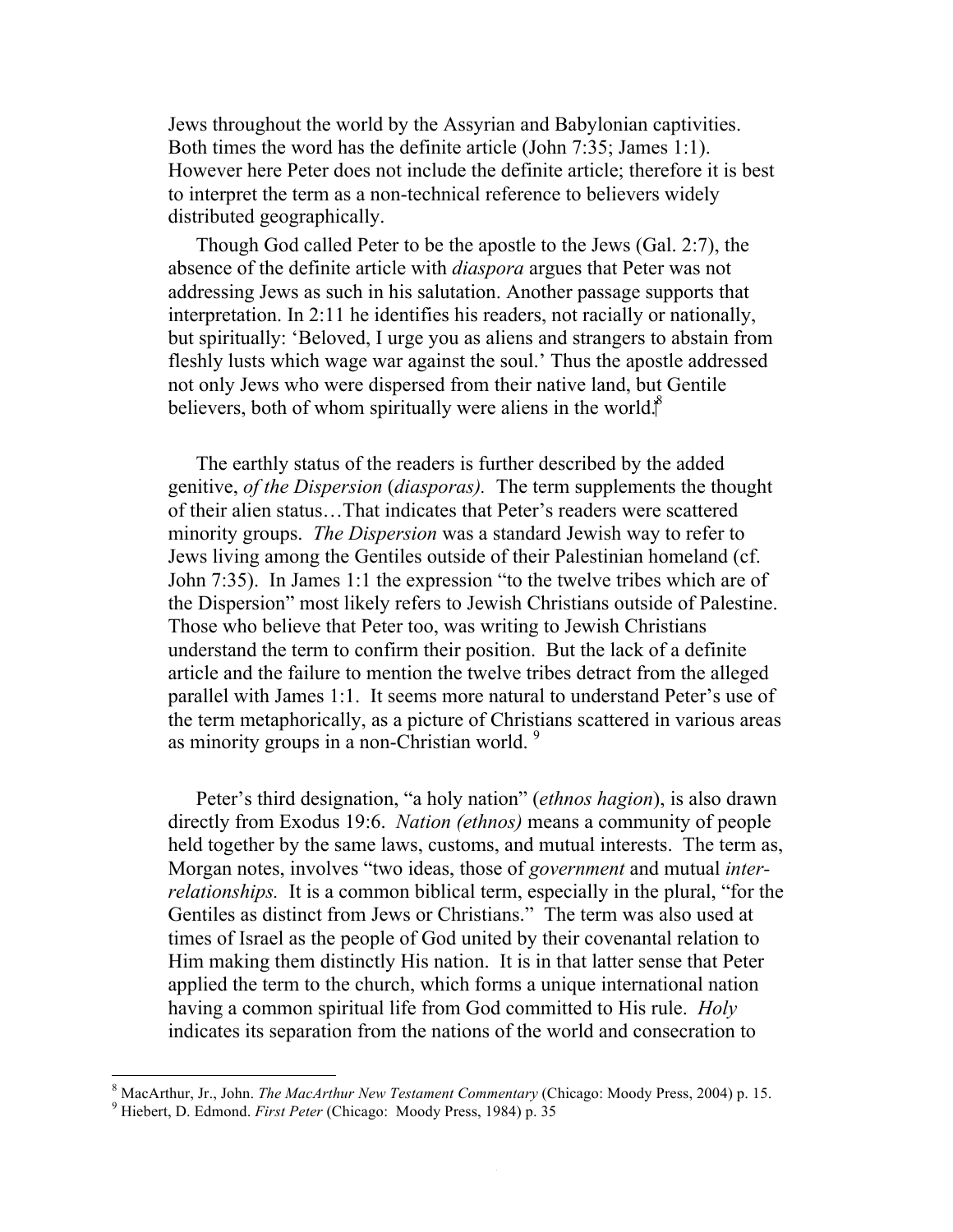God and His service. Its position of separation demands that the members must not, like Israel off old, stoop to the sinful practices of the world (1:15-  $17)$ .<sup>10</sup>

It is true that a lack of a definite article before the noun emphasizes the nature of the object rather than the object itself, but it does not change the content of the object. For example, in the same passage the word *apostle* does not have the definite article either, but it does not change the content that Peter was indeed an *apostle* and, in fact, he was the Apostle to the Circumcision. By the same token, the absence of the definite article before *Dispersion*, while emphasizing its nature, does not change the content; the epistle is addressed to Jewish believers outside the Land.

However, Hiebert rejects the view that First Peter supports Replacement Theology:

In glancing back over the last two verses, one cannot escape the impression that Peter clearly intended to establish a parallel between Israel and the church. That parallel is discernible in each of the three areas just considered. The four designations of the corporate identity of the church (v. 9*a*) were all drawn from designations applied to Israel in the Old Testament. That which Israel effectively failed to realize under the law and through law-keeping has now through grace been realized in the church composed of those who by faith have become united to Israel's promised Messiah, Jesus Christ. The assignment given to the nation of Israel to be God's witness concerning Him to the nations was frustrated by their unfaithfulness and sin. The church, now God's chosen people, has the same assignment to be God's witness to the world (v. 9*b*). In Romans 11 Paul points out that Israel's history of failure is a clear warning to the church (11:17-24). A faithless Christendom will likewise fall under God's judgment. The prophetic message of Hosea, declaring God's forgiving grace to Israel, offers an encouraging parallel to all men today; God will forgive and regard with His favor all who by faith appropriate His unique provision of salvation to Jesus Christ (v. 10). It does not naturally follow from the parallel between Israel and the church that Peter believed that the church has permanently replaced Israel and that the latter will not again enjoy a separate existence under the favor of God. Israel's future is inseparably connected with its acceptance of faith of the returning Messiah (Zech. 12:10-14:11; Acts 3:19-26; Rom  $11:25-27$ ).<sup>11</sup>

Peter describes the believers to whom he wrote as being **strangers** who are **scattered.** They included both Jewish and Gentile people who had become followers of Jesus Christ. They did not live in the heartland of God's people Israel. Neither did they live close to the mother church of Christianity also in Jerusalem. Rather, they

 $10$  Ibid. pg. 134.

 $11$  Ibid. pg. 137-138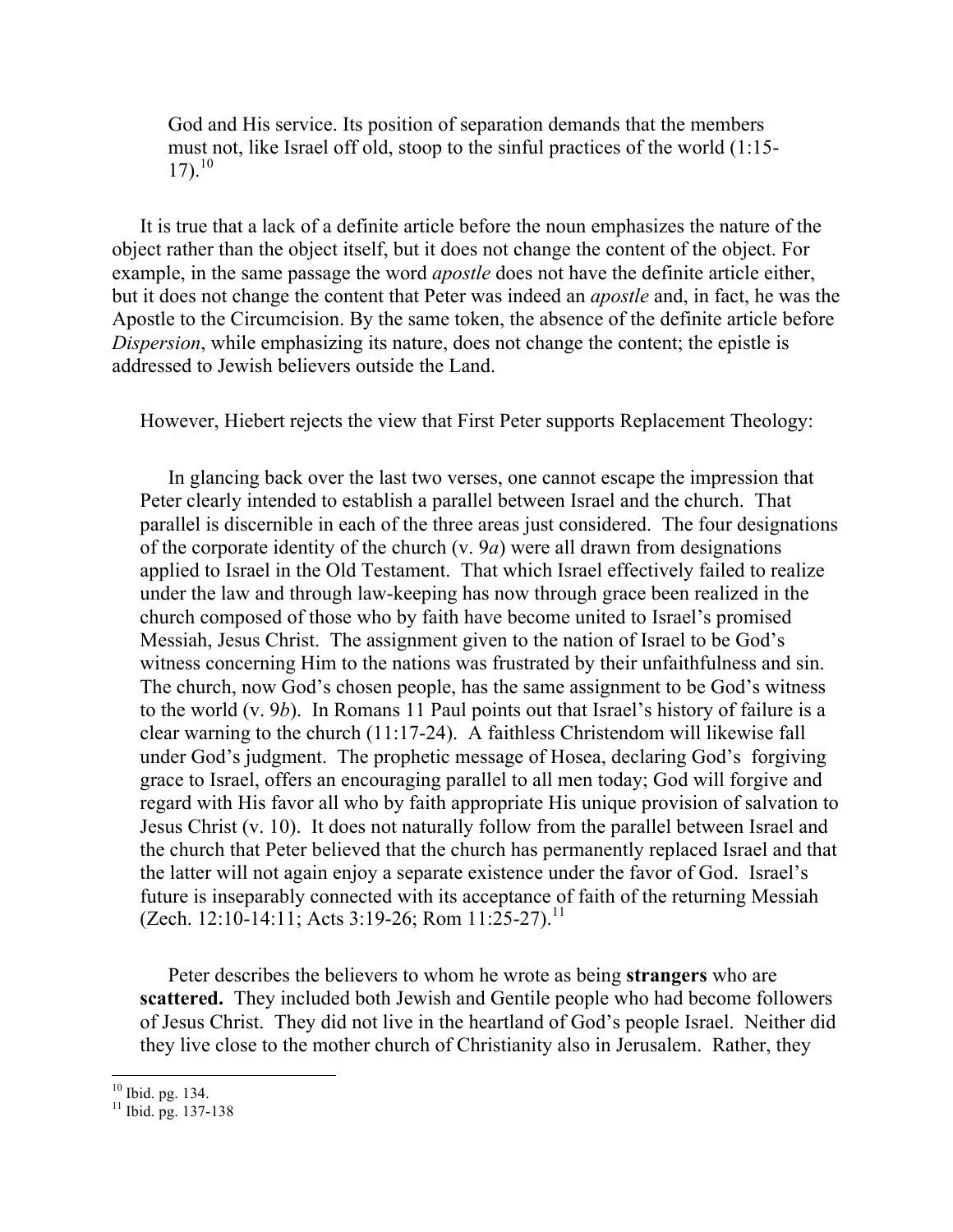formed the Diaspora (which derives from the Greek word for "strangers"). That is, they had been dispersed or scattered to other cities and countries all over the world. Specifically, he wrote to believers living in what is now northern Turkey, some five hundred to eight hundred miles from the hometown of God's people and God's church. They could easily have felt isolated and insignificant. Peter says to these people, "Take courage. Wherever you live geographically, in Christ you are part of God's elect. He chose you."<sup>12</sup>

Other Dispensationalists however do recognize that Peter was specifically writing to Jewish believers. One example is William Baker:

First Peter was written just as the early church came near the threshold of violent persecution. The book is addressed to "aliens, scattered throughout Pontus, Galatia, Cappadocia, Asia, and Bithynia, who are chosen" (1:1). These were probably descendants of Jewish Christians who had been living in Asia Minor, now the region of modern Turkey, who had made pilgrimage to Jerusalem and were witnesses to the dramatic events of Pentecost (Acts 2:9-11). When they returned they must have shared with great enthusiasm about the risen Christ.

It is not inconceivable that the audience Peter was writing to was mainly Jewish, though the doctrine of the church was by now fully developed, bringing together both Gentiles and Jews into the spiritual body of Christ. But it still seems fair to say that this apostle was focusing his ministry with the scattered Jewish communities of believers throughout the Mediterranean basin.<sup>13</sup>

However Baker does apply 2:1-10 to the church but rejects Replacement Theology:

With verse 9 Peter gives a strong contrast to the fate of those who are disobedient to the gospel. "But" he declares "you are a chosen race, a royal priesthood, a holy nation, people for *God's* own possession." Such language is strongly reminiscent of the kinds of things that pertained to the earthly nation of Israel. The fact that keeps us from identifying the Church with Israel is the way the Bible maintains the distinction between those born as Jews as opposed to those who are not. A Jew is always a Jew, and a Gentile is always a Gentile, although both may happen to be Christians.

Another factor that precludes what is today called "replacement theology" (the Church *replaces* Israel) is a passage like Romans 11:11-27, where a distinction is maintained between Israel and the Church even though both are related to the figure

<sup>&</sup>lt;sup>12</sup> Walls, David and Anders, Max, *Holman New Testament Commentary, I&II Peter, I,II & II John, Jude* (Nashville: Broadman & Holman Publishers 1999) pg. 6.

<sup>&</sup>lt;sup>13</sup> Baker, William, *The Books of James & First and Second Peter, Faith, Suffering, and Knowledge, (Chattanooga,* TN: AMG Publishers, 2004) pg. 95.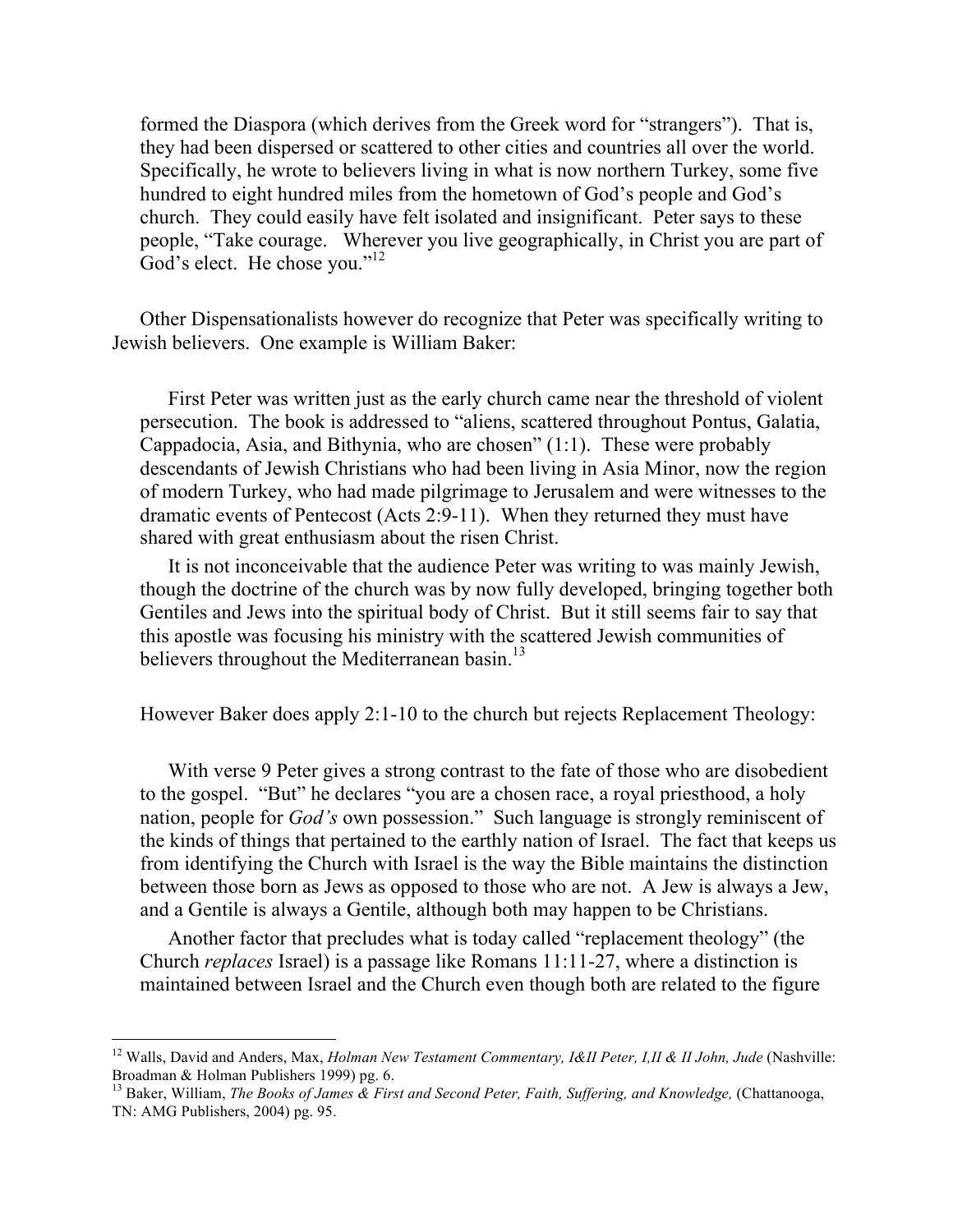of the olive tree that probably represents the Abrahamic covenant. That passage concludes with a clear promise of the restoration of national Israel…

In what sense do the ideas of "a chosen race, a royal priesthood, a holy nation, a people for God's own possession" apply to the Church today? If the Church is distinct from Israel, why does Peter use language that points to identity as replacement theologians claim? Part of the answer is that there are similarities between the Church and Israel. But there are more dissimilarities than similarities, and that forms part of the basis for the dispensational viewpoint. <sup>14</sup>

Kenneth Wuest also recognizes the Jewishness of the epistle:

The word "scattered" is from *diasporas*. This word is found in the LXX (The Greek Translation of the Old Testament) where Moses says of Israel, "Thou shalt be removed into all the kingdoms of the earth" (Deut. 28:25), and is probably the earliest example of its use as a technical designation of the Jews who for whatever reason lived outside of Palestine. The word is used in John 7:35 and James 1:1, in both places referring to those Jews who were living outside of Palestine. Peter uses it in the same way. We thus see that the recipients of this letter were Christian Jews. These Jews were living among the Gentiles in the various provinces named by Peter, all of which were in Asia Minor.<sup>15</sup>

But he also identifies the term *Gentiles* as meaning the unsaved world:

The word "Gentiles" is from the Greek word referring here, not to Gentiles as in contrast to Jews, but to the unsaved world, the world of people without Christ.<sup>16</sup>

Among the dispensational study Bibles, both Scofield and New Scofield recognize the recipients to be Jewish believers:

The Epistle of Peter is the fulfillment of the commission given to Peter by Christ in Luke 22:31-32. Compare 1 Peter 1:1 with James 1:1. Peter was a minister to the Jews (Galatians 2:9) so he writes to the dispersed Jews (1:1). He is the apostle of hope: 1:3, 7, 9, 13; 3:9-15, 4:13; 5:4. Like Paul, Peter sets forth the doctrines of grace. There are a number of parallels in this letter to the words of the Lord recorded in the Gospels; also there are resemblances between the language of this Epistle and the speeches of Peter in Acts.

<sup>&</sup>lt;sup>14</sup> Ibid. pg. 120-121.<br><sup>15</sup> Wuest, Kenneth s., First Peter in the Greek New Testament, (Grand Rapids, Michigan: Wm. B. Eerdmans Publishing Company, 1942) pg. 14.<br><sup>16</sup> Ibid. pg. 59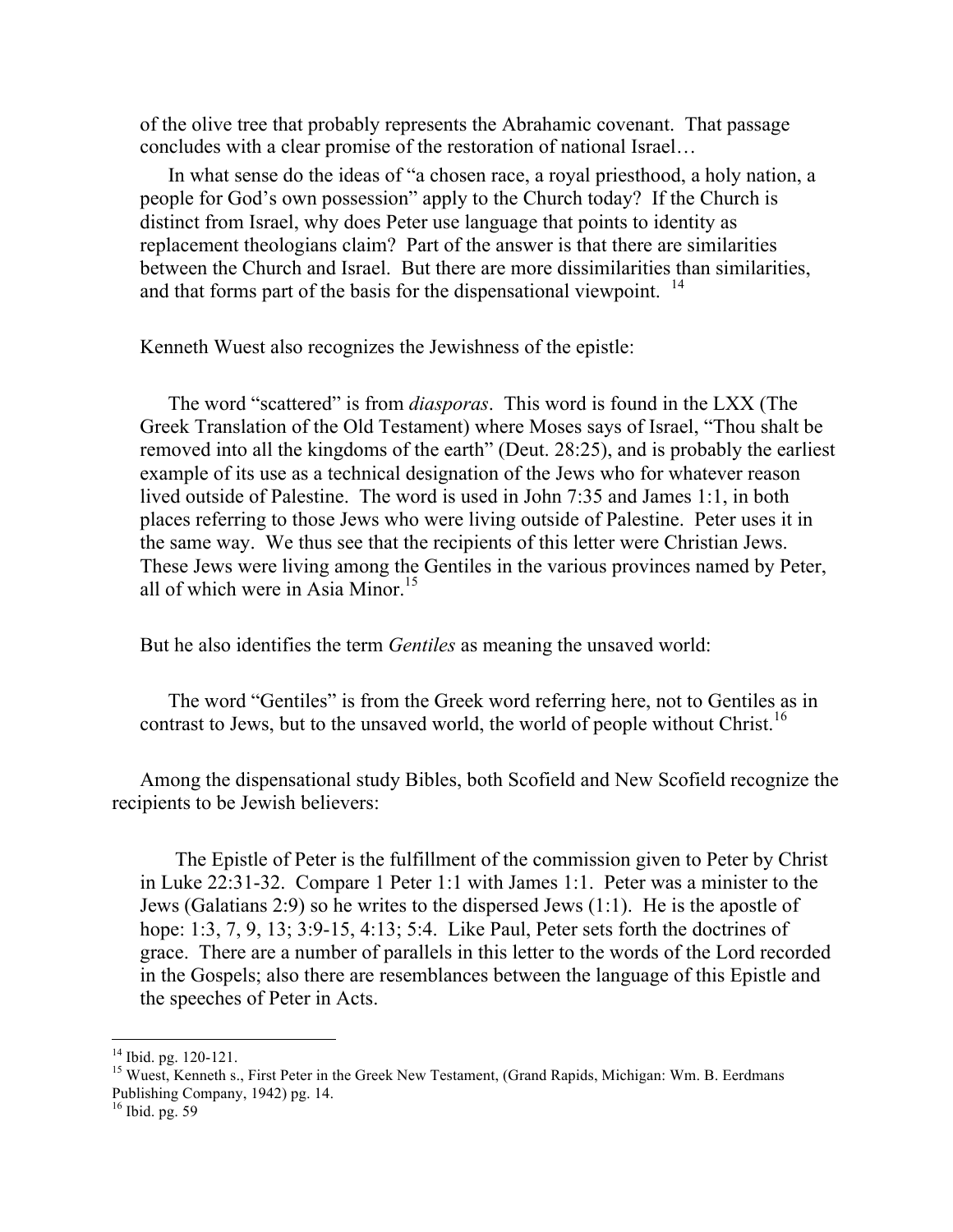First Peter was written from Babylon (5:13). Geographical notations in 1:1 agree with Babylon as the center of writing however, many understand the name to be a symbol of Rome. The letter is addressed to Hebrew Christians (compare 4:13 with 1:1), with wider application to all believers in Christ.<sup>17</sup>

The Epistle of Peter is the fulfillment of the commission given to Peter by Christ in Lk. 22:31-32. Compare 1 Peter 1:1 with Jas. 1:1. Peter was a minister of the circumcision (Gal. 2:9), so he writes to the dispersed Jews (1:1). He is the apostle of hope: 1:3,7,9,13; 3:9-15; 4:13; 5:4. Like Paul, Peter sets forth the doctrines of grace. There are a number of parallels in this letter to the words of the Lord recorded in the Gospels; also there are resemblances between the language of this Epistle and the speeches of Peter in The Acts.

First Peter was written from Babylon (5:13). Geographical notations in 1:1 agree with Babylon as the center of writing; however, many understand the name to be a symbol of Rome. The letter is addressed to Hebrew Christians (cp.4:3 with 1:1), with wider application to all believers in Christ.<sup>18</sup>

Charles Ryrie (with whom I rarely disagree with and would be afraid to) sees Peter writing primarily to Gentiles:

**Readership** *This letter is addressed to "aliens scattered" or literally the "sojourners of the dispersion" (1:1). These were Christians who, like Israel of old, were scattered throughout the world, though the readers of this epistle were predominantly of Gentile rather than Jewish background (1:14; 2:9; 4:3-4).<sup>19</sup>*

#### B. I PETER 1:18-19

In verse 18, Peter emphasizes the redemption. He begins by positively addressing the fact that *ye were redeemed.* The word *redeemed* means "to pay ransom". Further evidence is found in I Peter 1:18-19. In verse 18 these believers were redeemed from their *vain manner of life*: Pharisaism. They were redeemed from Mishnaic Judaism, which is a Judaism *handed down from your fathers*. This too is a typical Jewish statement referring to traditions passed down by the rabbis, or sages, or *fathers.* These are the traditions of the oral legends of the *Mishnah*. In the past these traditions always had and in the present continue to have a strong pull on the Jewish people. Peter points out that, regardless of how old these traditions are, their antiquity does not prove the correctness of any opinion or doctrine. These Jewish believers have been redeemed but not *with gold or silver*.

<sup>&</sup>lt;sup>17</sup> Scofield, C.I., *The Scofield Study Bible*, (USA: Oxford University Press, 2002) pg. 1691<br><sup>18</sup> Scofield, C. I., *The New Scofield Reference Bible*, (New York: Oxford University Press, 1967) pg. 1332<br><sup>19</sup> Ryrie, Charl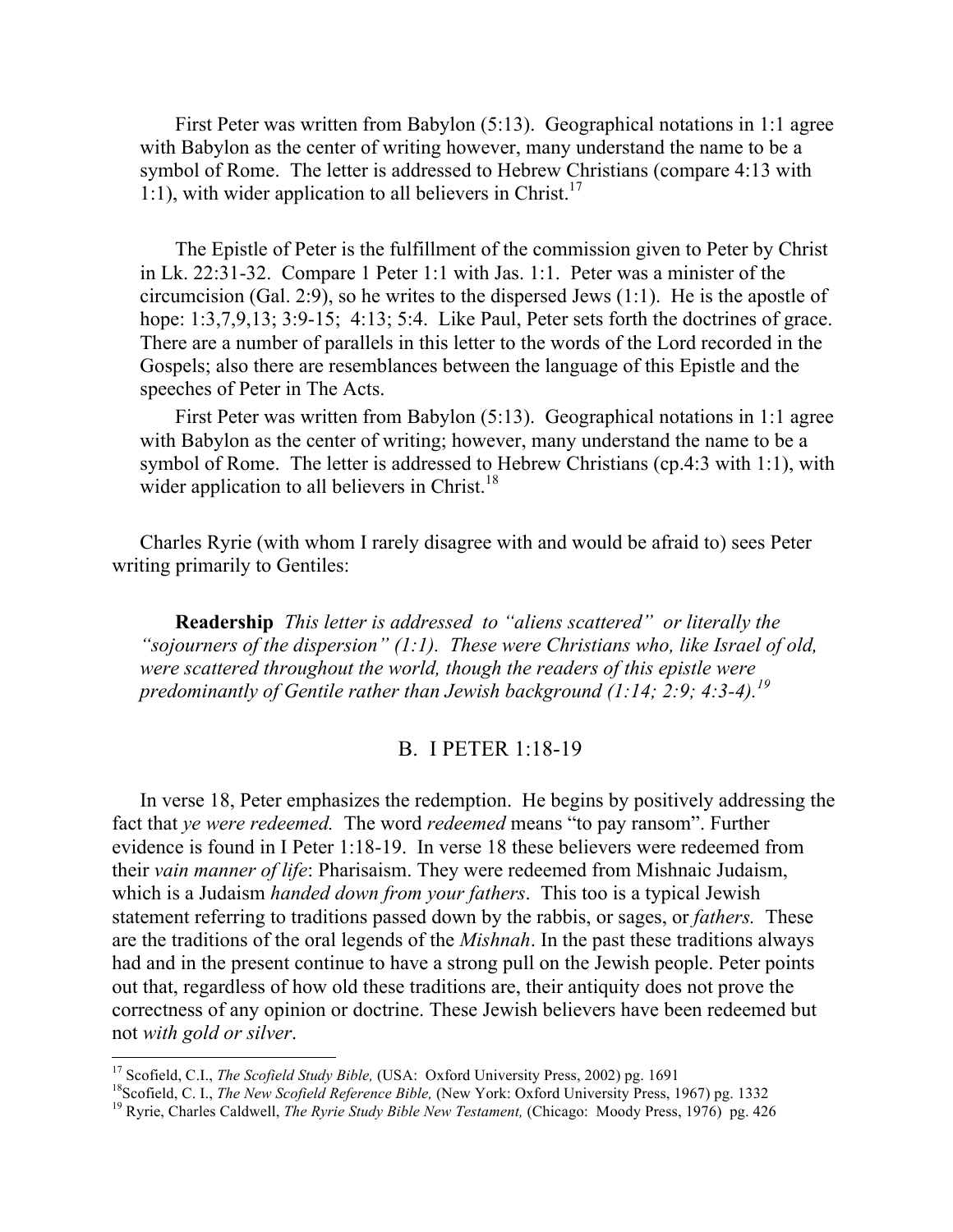In verse 19, he continues by using a positive approach regarding the issue of redemption by stating its price — the *blood* of the Messiah. His *blood* was *precious*. It was of high value because Jesus was the Lamb of God (John 1:29). Peter emphasizes Jesus as the Passover Lamb: *as a lamb without spot* and without blemish (Ex. 12:5; Lev. 22:19–20; Deut. 15:21). The Passover connection made by Peter also points to the Jewishness of his audience.

Systematic Theologies have largely failed to include an Israelology though they always have a section on Ecclesiology. This is understandable for all Replacement Theologies including Covenant Theology, but it is not understandable for Dispensationalism with its consistent distinction between Israel and the Church. A key subdivision of a complete Israelology would include the concept of the Remnant of Israel and it is that concept that is crucial in understanding what Peter is referring to, especially in 2:1-10.

## II. THE REMNANT OF ISRAEL

The doctrine of the Remnant means that, within the Jewish nation as a whole, there are always some who believe and all those who believe among Israel comprise the Remnant of Israel. The Remnant at any point of history may be large or small but there is never a time when it is non-existent. Only believers comprise the Remnant, but not all believers are part of the Remnant for the Remnant is a Jewish Remnant and is, therefore, comprised of Jewish believers. Furthermore, the Remnant is always part of the nation as a whole and not detached from the nation as a separate entity. The Remnant is distinct, but distinct within the nation.

#### A. ORIGIN

The concept of the Remnant of Israel was true from the very beginning of Israel's history as they began to multiply. As a doctrine, the theology of the Remnant begins with the prophets and the development of the doctrine continues through the New Testament. The historical event that gave rise to the doctrine involves Elijah the prophet. Because of Israel's idolatry in the worship of Baal, God sent a drought upon the nation as a divine discipline, a drought announced by Elijah in 1 Kings 17. The drought was so severe that eventually Elijah had to leave Israel for Phoenicia to find sustenance. In 1 Kings 18, Elijah returned to Israel and challenged the prophets of Baal to a divine duel to determine once and for all who is the true God. Baal failed to consume his sacrifice but the God of Israel consumed His. The prophets of Baal were, therefore, slain and the drought was broken. In chapter 19, Elijah's victory turned sour when Jezebel threatened his life. Elijah understood her actions to mean that Israel would not repudiate the worship of Baal and fled Israel for Judah; in a depressed state he entered into the Negev Desert and prayed to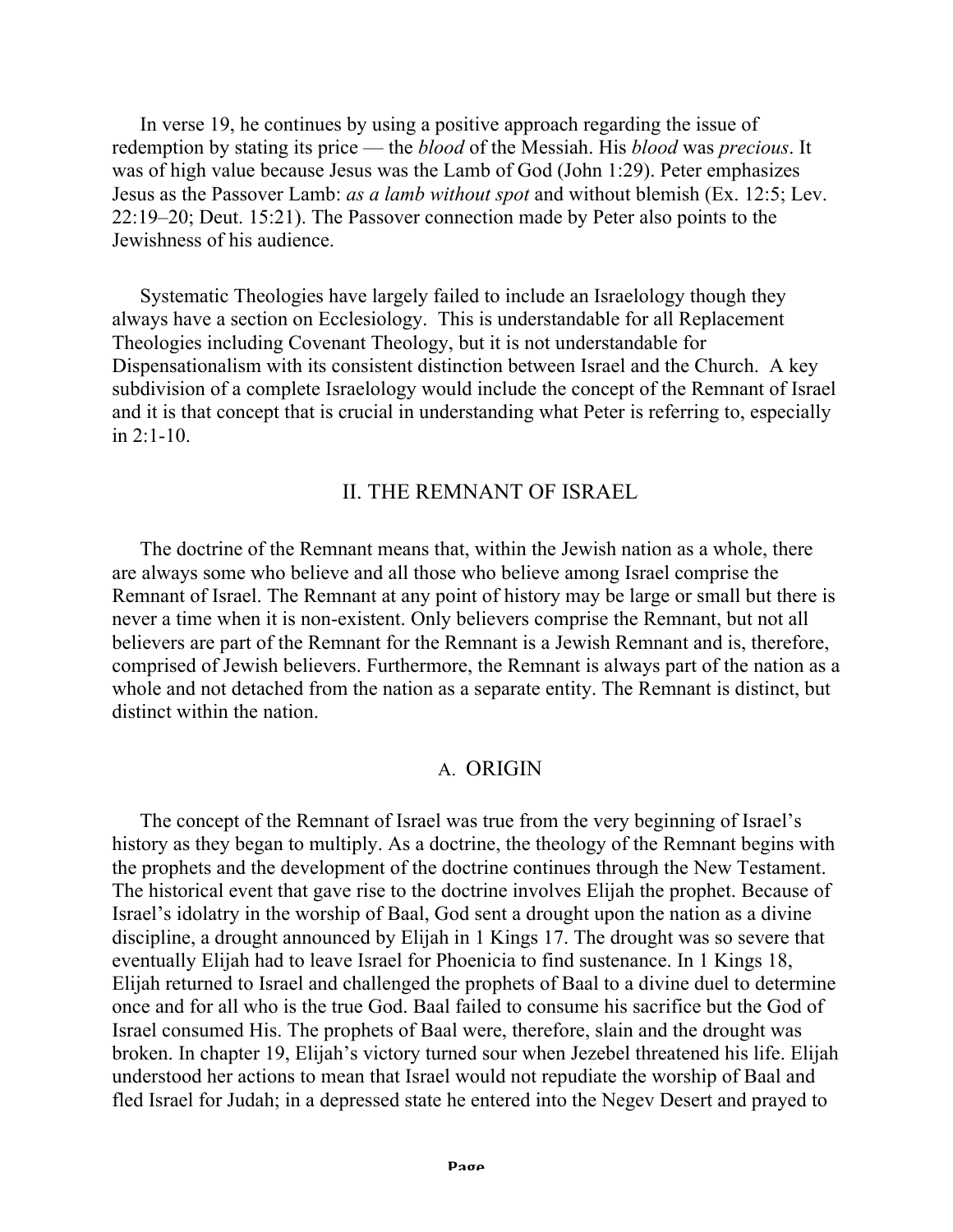die. Instead, he was fed twice by an angel and continued his journey to Mount Sinai where he had a unique encounter with God. When God asked Elijah the purpose of his coming to Sinai, the place where the Mosaic Covenant was made, Elijah responded in 1 Kings 19:10:

*And he said, I have been very jealous for Jehovah, the God of hosts; for the children of Israel have forsaken Your covenant, thrown down Your altars, and slain Your prophets with the sword: and I, even I only, am left; and they seek my life, to take it away.*

This is a severe indictment against Israel by a prophet who suffered and struggled to bring the nation to repentance, but to no avail. This type of indictment, if true, required divine discipline. God's response and action is spelled out in 1 Kings 19:11–13a:

*And he said, Go forth, and stand upon the mount before Jehovah. And, behold, Jehovah passed by, and a great and strong wind rent the mountains, and broke in pieces the rocks before Jehovah; but Jehovah was not in the wind: and after the wind an earthquake; but Jehovah was not in the earthquake: and after the earthquake a fire; but Jehovah was not in the fire: and after the fire a still small voice. And it was so, when Elijah heard it, that he wrapped his face in his mantle, and went out, and stood in the entrance of the cave.*

God's response was to send three noisy things which did not contain the presence of God and then a fourth thing, a quiet thing, which did contain the presence of God: the *still small voice*. This contained God's presence so Elijah *wrapped his face in his mantle*, a natural Jewish response as this was a common Jewish reaction whenever one thought he might be in the presence of God. Then God again asked him why he came to Mount Sinai (v. 13b) and Elijah again issued the same indictment against Israel (v. 14). To this God responded in verses 15–18:

*And Jehovah said unto him, Go, return on your way to the wilderness of Damascus: and when you come you shall anoint Hazael to be king over Syria; and Jehu the son of Nimshi shall you anoint to be king over Israel; and Elisha the son of Shaphat of Abel-meholah shall you anoint to be prophet in your room. And it shall come to pass, that him that escapes from the sword of Hazael shall Jehu slay; and him that escapeth from the sword of Jehu shall Elisha slay. Yet will I leave me seven thousand in Israel, all the knees which have not bowed unto Baal, and every mouth which hath not kissed him.*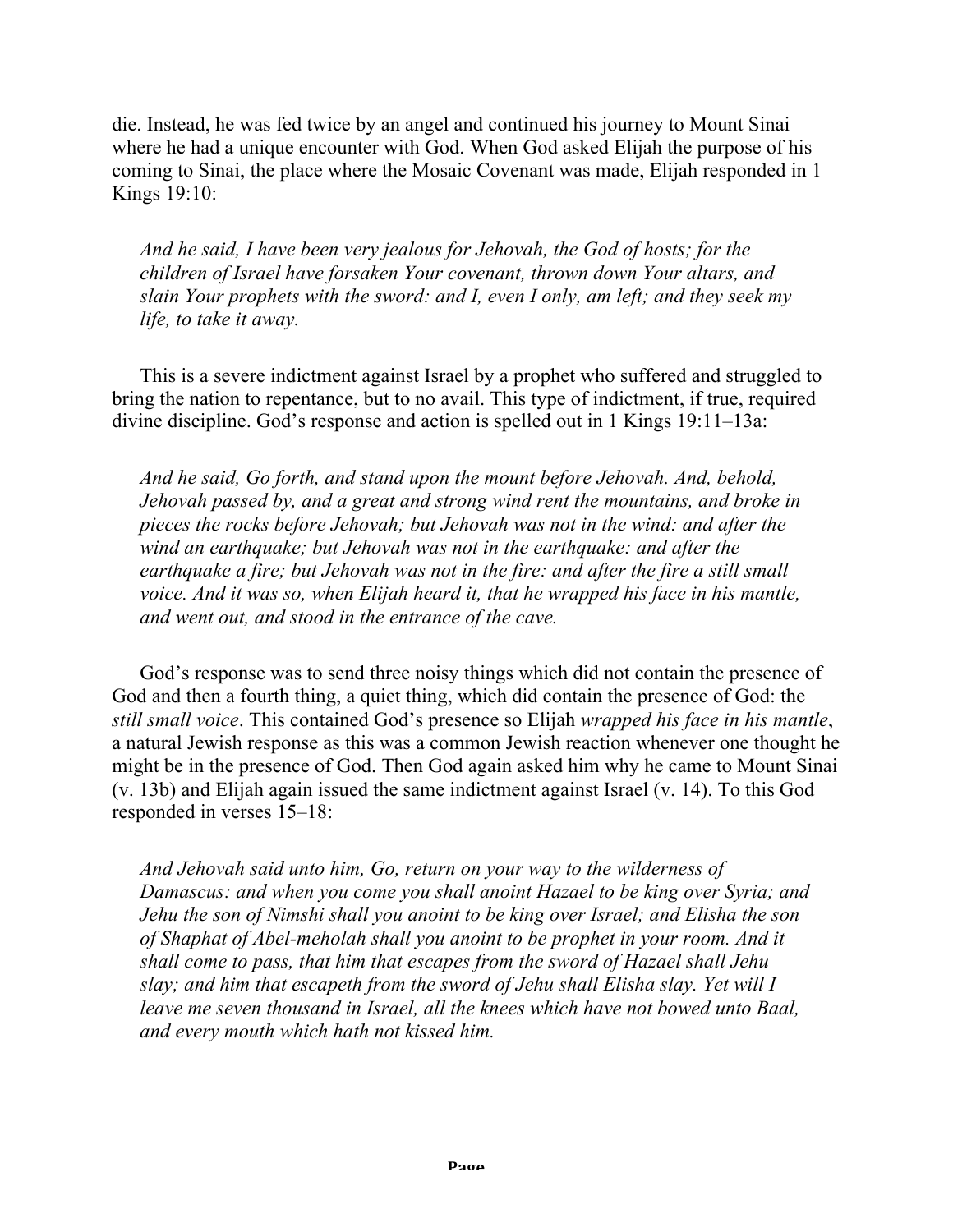The parallel of these verses with verses 11–13 should not be missed. In response to Elijah's indictment against Israel, God sent three noisy things against Israel; while He sends all three things, God's presence is not in them. The first is Hazael, the king of Syria. Hazael corresponds to the wind. Just as the wind beat against the mountain, Hazael will beat against Israel (2 Kings 8:7–15; 10:32–33; 13:3, 22–25) until he reduced Israel's holdings considerably. Jehu corresponds to the earthquake; as the earthquake split the mountain, Jehu caused a civil war which totally destroyed the Dynasty and House of Ahab, as well as royal members of the House of Judah (2 Kings 9:1–10:36). Elisha corresponds to the fire. Just as the fire burned against the mountain, Elisha burned against Israel and often where Elisha went, death followed (2 Kings 2:23–24). God did send all three noisy things, but God's presence was not in them. God then tells Elijah that he was not the only one left who was faithful, for God had seven thousand others. These seven thousand were the Remnant of that day, quite small compared to the nation as a whole. The Remnant corresponds to the still small voice. The Remnant in contrast to Hazael, Jehu, and Elisha, is the quiet thing; so quiet, that Elijah did not know they even existed since twice he stated that he was the only one left. God's presence was in this Remnant.

It was with this historical Remnant of the seven thousand of Elijah's day with which the doctrine of the Remnant of Israel began; the Scriptures deal with the Remnant doctrine past, present, and future.

### B. ISAIAH AND THE REMNANT

It is Isaiah the prophet who put the Remnant concept into theological terms. It is mostly found in the unit comprising chapters 7–12 and called "The Book of Immanuel" since, in the Hebrew text, that name is found three times (7:14; 8:8, 10). Building on the contrast of the noise and the quiet, Isaiah (8:5–8) points out that the non-Remnant tends to put its trust in that which is noisy (the Assyrian Army), but the Remnant has a quiet confidence in the God of Israel and the One to come, Immanuel. Ultimately the noise will destroy the non-Remnant which puts its faith in the noise, but Immanuel will save the believing (8:9–11). Immanuel thus becomes the point of division between the Remnant and the non-Remnant. For the Remnant, Immanuel will prove to be a sanctuary, but for the non-Remnant Immanuel will prove to be a Stone of Stumbling and a Rock of Offense (8:14–15). The Remnant places its trust in the law and the prophets (8:16) and, therefore, waits upon the Lord (8:17). So important was the doctrine of the Remnant to Isaiah that he named one of his sons *Shear Yashuv* which means "a Remnant shall return" (7:3). With that naming, Isaiah was looking forward to the future final salvation of the Remnant of Israel (10:20–23). Until then, it is God who will protect the Remnant and guarantee its survival (46:3–4).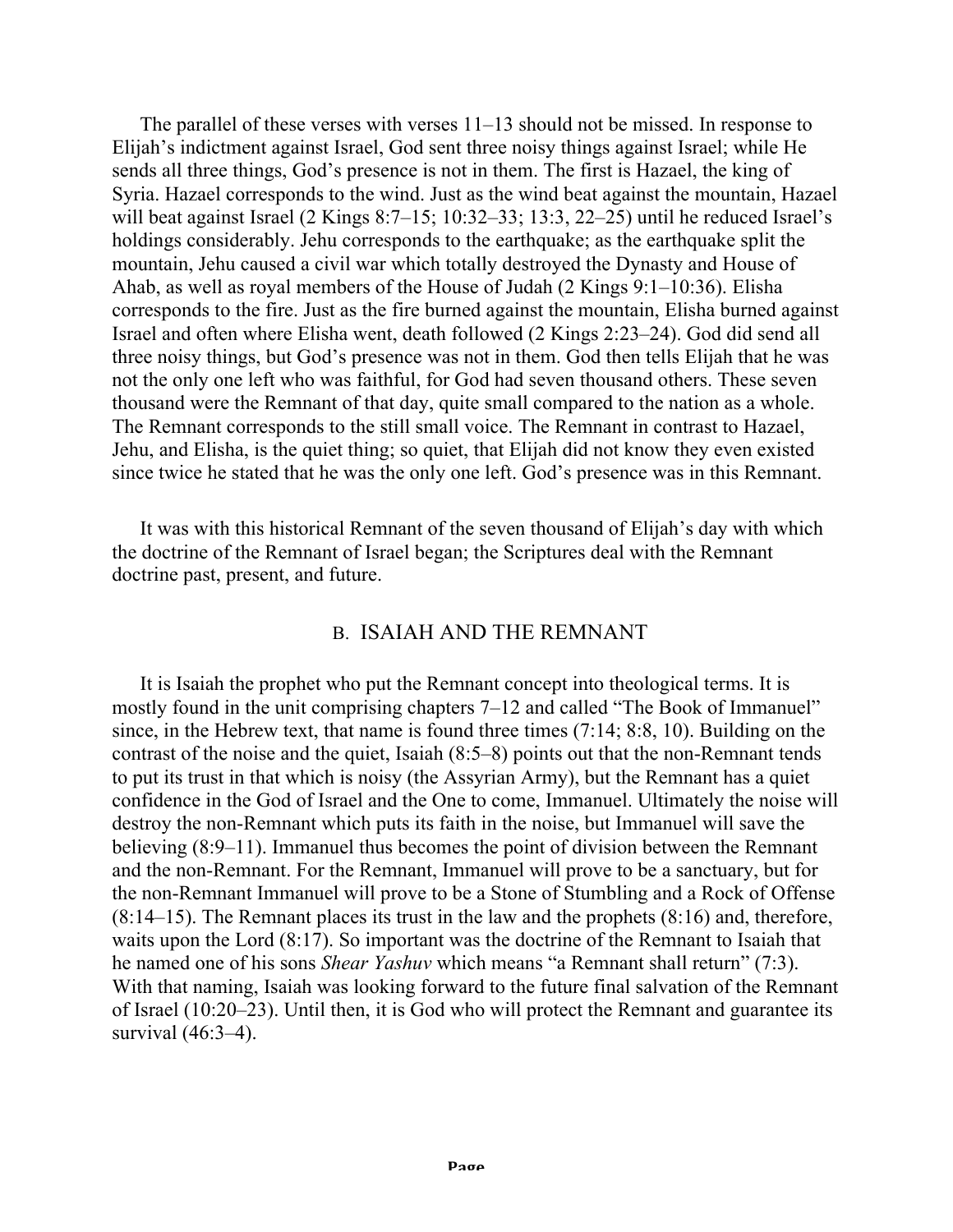## C. THE ISRAEL OF GOD OF GALATIANS 6:16

The purpose of this section is to present a dispensational view of Galatians 6:16, the *only* passage produced by all Covenant Theologians as evidence that the Church is the spiritual Israel, or that Gentile believers become spiritual Jews. The verse does not prove their case. The passage reads:

*And as many as shall walk by this rule, peace be upon them, and mercy, and upon the Israel of God.*

The Book of Galatians is concerned with Gentiles who were attempting to attain salvation and/or sanctification through the law. The ones deceiving them were Judaizers, who were Jews demanding adherence to the Law of Moses. To them, a Gentile had to convert to Judaism before he qualified for salvation through Christ. In verse 15, Paul states that the important thing for salvation is faith, resulting in the new man. He also mentions two elements: circumcision and uncircumcision. This refers to two groups of people: Jews and Gentiles, two groups already mentioned by these very terms in 2:7–9:

*… but contrariwise, when they saw that I had been intrusted with the gospel of the uncircumcision, even as Peter with the gospel of the circumcision (for he that wrought for Peter unto the apostleship of the circumcision wrought for me also unto the Gentiles); and when they perceived the grace that was given unto me, James and Cephas and John, they who were reputed to be pillars, gave to me and Barnabas the right hands of fellowship, that we should go unto the Gentiles, and they unto the circumcision;…*

In verse 16, Paul then pronounces a blessing on members of the two groups who would follow this rule of salvation through faith alone. The first group is the *them*, the *uncircumcision*, the Gentile Christians to and of whom he had devoted most of the epistle. The second group is the *Israel of God*. These are the *circumcision*, the Jewish believers who, in contrast with the Judaizers, followed the rule of salvation by grace through faith alone. Covenant Theologians must ignore the primary meaning of *kai* which separates the two groups in the verse in order to make them both the same group.

Dr. S. Lewis Johnson, former professor of Greek and New Testament Exegesis at Dallas Theological Seminary, has done a detailed study of Galatians 6:16. In his introduction, Johnson makes the following observation:

In spite of overwhelming evidence to the contrary, there remains persistent support for the contention that the term *Israel* may refer properly to Gentile believers in the present age.… the primary support is found in Galatians 6:16 …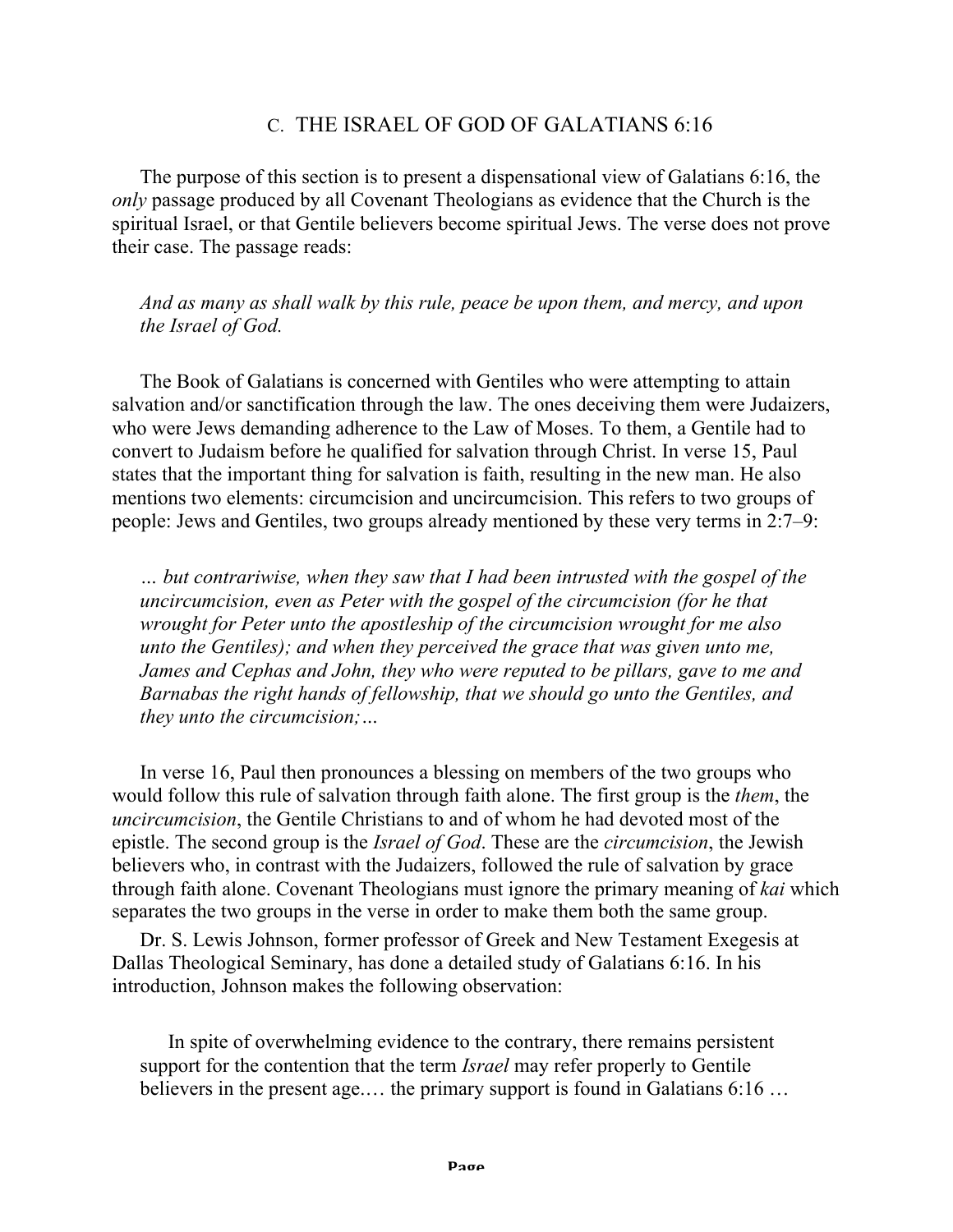I cannot help but think that dogmatic considerations loom large in the interpretation of Galatians 6:16. The tenacity with which this application of "the Israel of God" to the church is held in spite of a mass of evidence to the contrary leads one to think that the supporters of the view believe their eschatological system, usually an amillennial scheme, hangs on the reference of the term to the people of God, composed of both believing Jews and Gentiles. Amillennialism does not hang on this interpretation, but the view does appear to have a treasured place in amillennial exegesis.

In speaking of the view that the term refers to ethnic Israel, a sense that the term *Israel* has in every other of its more than sixty-five uses in the New Testament and in its fifteen uses by Paul, in tones almost emotional William Hendriksen, the respected Reformed commentator, writes, "I refuse to accept that explanation."…

What I am leading up to is expressed neatly by D. W. B. Robinson in an article written about twenty years ago: "The glib citing of Gal. 6:16 to support the view that 'the church is the new Israel' should be vigorously challenged. There is weighty support for a limited interpretation." We can say more than this, in my opinion. There is more than weighty support for a more limited interpretation. There is overwhelming support for such. In fact, the least likely view among several alternatives is the view that "the Israel of God" is the church. $\tilde{f}^0$ 

The alternate view is that the *Israel of God* is the believing Jewish Remnant within the Church. This is Johnson's own view and is the common dispensational view. Johnson describes this view as follows:

The second of the important interpretations of Galatians 6:16 and "the Israel of God" is the view that the words refer simply to believing ethnic Israelites in the Christian church. Does not Paul speak of himself as an Israelite (cf. Rom. 11:1)? And does not the apostle also speak of "a Remnant according to God's gracious choice" (cf. 11:5), words that plainly in the context refer to believing Israelites? What more fitting thing could Paul write, it is said, in a work so strongly attacking Jewish professing believers, the Judaizers, than to make it most plain that he was not attacking the true believing Jews? Judaizers are anathematized, but the Remnant according to the election of grace are "the Israel of God."…

<sup>&</sup>lt;sup>20</sup> Toussaint and Dyer, Pentecost Essays, "Paul and 'The Israel of God': An Exegetical and Eschatological Case-Study" by S. Lewis Johnson, pp. 181-182. Quoting William Hendriksen, *Exposition of Galatians,* New Testament Commentary (Grand Rapids: Baker, 1868), p. 247, and D. W. B. Robinson, "the Distinction Between Jewish and Gentile Believers in Galatians," Australian Biblical Review 13 (1965): 29-48.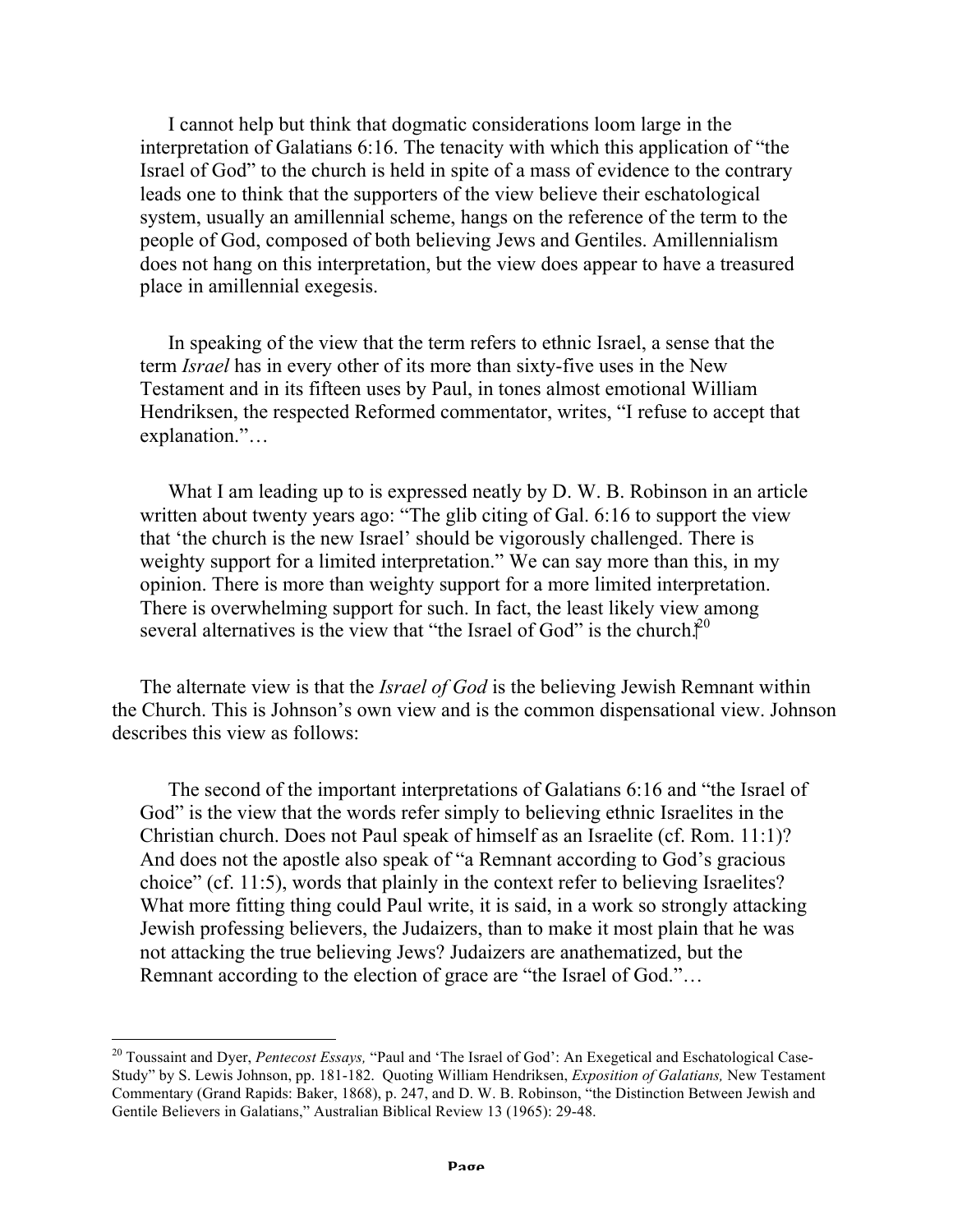Perhaps this expression, "the Israel of God," is to be contrasted with his expression in 1 Corinthians 10:18, "Israel after the flesh" (KJV), as the true, believing Israel versus the unbelieving element, just as in Romans 9:6 the apostle distinguishes two Israels, one elect and believing, the other unbelieving, but both ethnic Israelites (cf. vv.  $7-13$ ).<sup>21</sup>

Johnson supports this view on the same three grounds that he rejected the first view. On grammatical and syntactical grounds, Johnson states that "there are no grammatical, or syntactical considerations that would be contrary" to this view and, furthermore, the "common sense of *kai* as continuative, or conjunctive is followed." In other words, it uses the primary meaning of *kai*.

On exegetical grounds Johnson states:

Exegetically the view is sound, since "Israel" has its uniform Pauline ethnic sense. And further, the apostle achieves a very striking climactic conclusion. Drawing near the end of his "battle-epistle" with its harsh and forceful attack on the Judaists and its omission of the customary words of thanksgiving, Paul tempers his language with a special blessing for those faithful believing Israelites who, understanding the grace of God and its exclusion of any human works as the ground of redemption, had not succumbed to the subtle blandishments of the deceptive Judaizers. They, not the false men from Jerusalem, are "the Israel of God," or, as he calls them elsewhere, "the Remnant according to the election of grace" (cf. Rom. 11:5). $^{22}$ 

As for theological grounds, Johnson states:

And theologically the view is sound in its maintenance of the two elements within the one people of God, Gentiles and ethnic Jews. Romans 11 spells out the details of the relationship between the two entities from Abraham's day to the present age and on to the fulfillment in the future of the great unconditional covenantal promises made to the patriarchs. $\hat{f}^3$ 

 $\frac{21 \text{ Ibid., pg. } 185}$ 

 $22$  Ibid.

 $^{23}$  Ibid.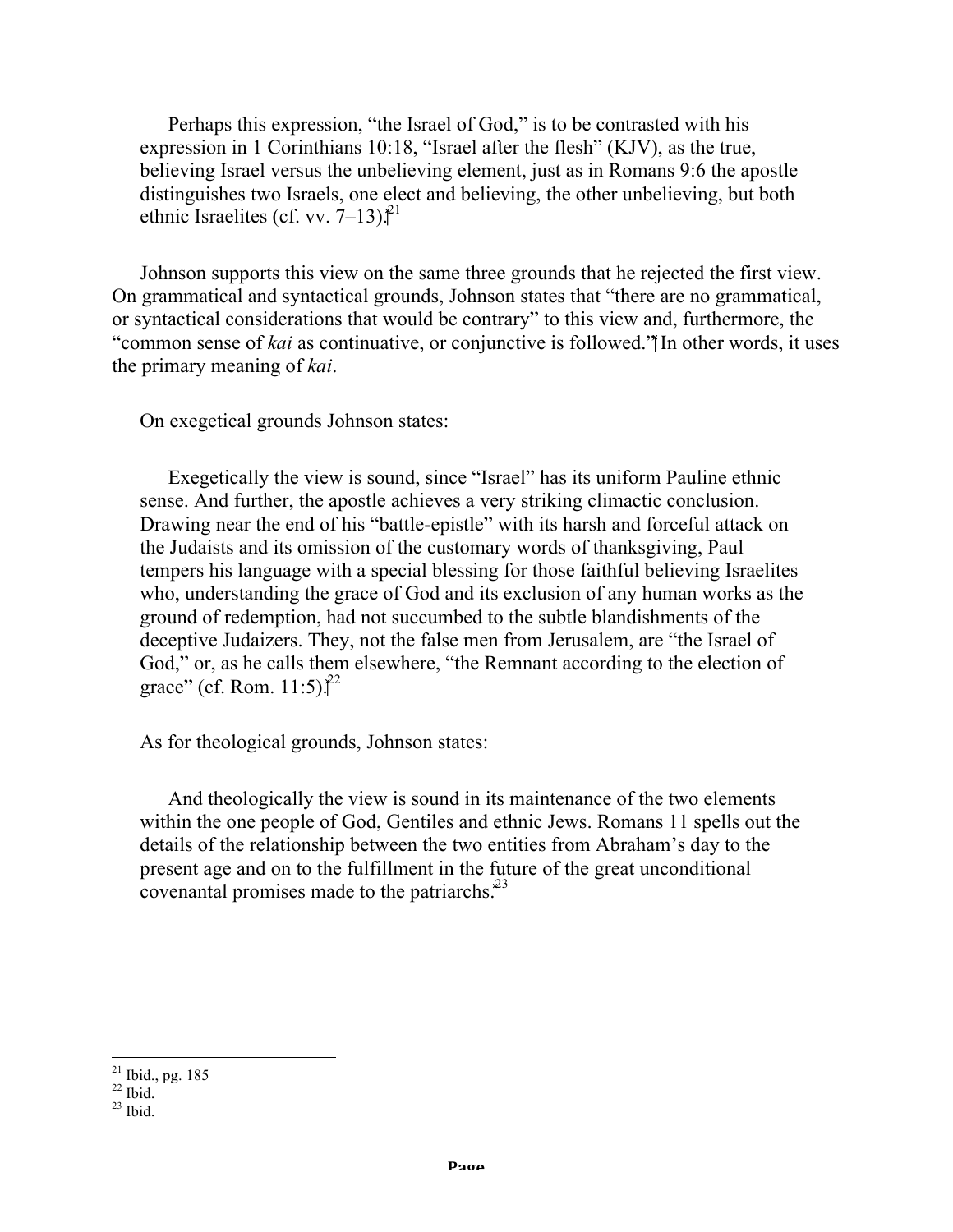Johnson concludes:

If there is an interpretation that totters on a tenuous foundation, it is the view that Paul equates the term "the Israel of God" with the believing church of Jews and Gentiles. To support it, the general usage of the term *Israel* in Paul, in the New Testament, and in the Scriptures as a whole is ignored. The grammatical and syntactical usage of the conjunction *kai* is strained and distorted—and the rare and uncommon sense accepted when the usual sense is unsatisfactory—only because it does not harmonize with the presuppositions of the exegete. And to compound matters, in the special context of Galatians and the general context of the Pauline teaching, especially as highlighted in Romans 11, Paul's primary passages on God's dealings with Israel and the Gentiles, are downplayed.… the doctrine that the church of Gentile and Jews is *the* Israel of God rests on an illusion. It is a classic case of tendentious exegesis. $\hat{I}^4$ 

For Dispensational Israelology, the conclusion is that the Church is never called, and is not, a "spiritual Israel" or a "new Israel." The term *Israel* is either used of the nation or the people as a whole, or of the believing Remnant within. It is never used of the Church in general or of Gentile believers in particular. It is Paul's title for the Remnant of Israel.

# D. ROMANS 9:1–11:24 AND THE REMNANT OF ISRAEL

The doctrine of the Remnant of Israel teaches that there is always a segment of the Jewish people who are believers. The teaching of the New Testament is that the Remnant of Israel today comprises the Jewish believers in the Messiahship of Jesus. In the New Testament, that doctrine is primarily found in Paul's Israelology in Romans 9–11. There is one other passage on the Remnant of Israel relevant to Israel Present which is 1 Peter  $2:1-10.$ 

# 1. FIRST PETER 2:1–10 (SUMMARY)

By taking Peter's words in 1:1–2 literally, it is clear that the epistle was not written to the Church at large, nor to a body of Gentile believers, but to Jewish believers living outside the land within a majority Gentile population. The term *Dispersion* is a technical Jewish term for Jews who live outside the land. It is used twice elsewhere: John 7:35 and James 1:1, which virtually all commentators agree refers to the Jews of the Diaspora. There is no reason to make I Peter the exception since it fits well into Peter's calling as the Apostle to the Circumcision (Gal. 2:7–8). Furthermore, Peter twice makes reference to the fact that his readers live among the Gentiles (2:12; 4:3). While many try to make

 $24$  Ibid. pg. 195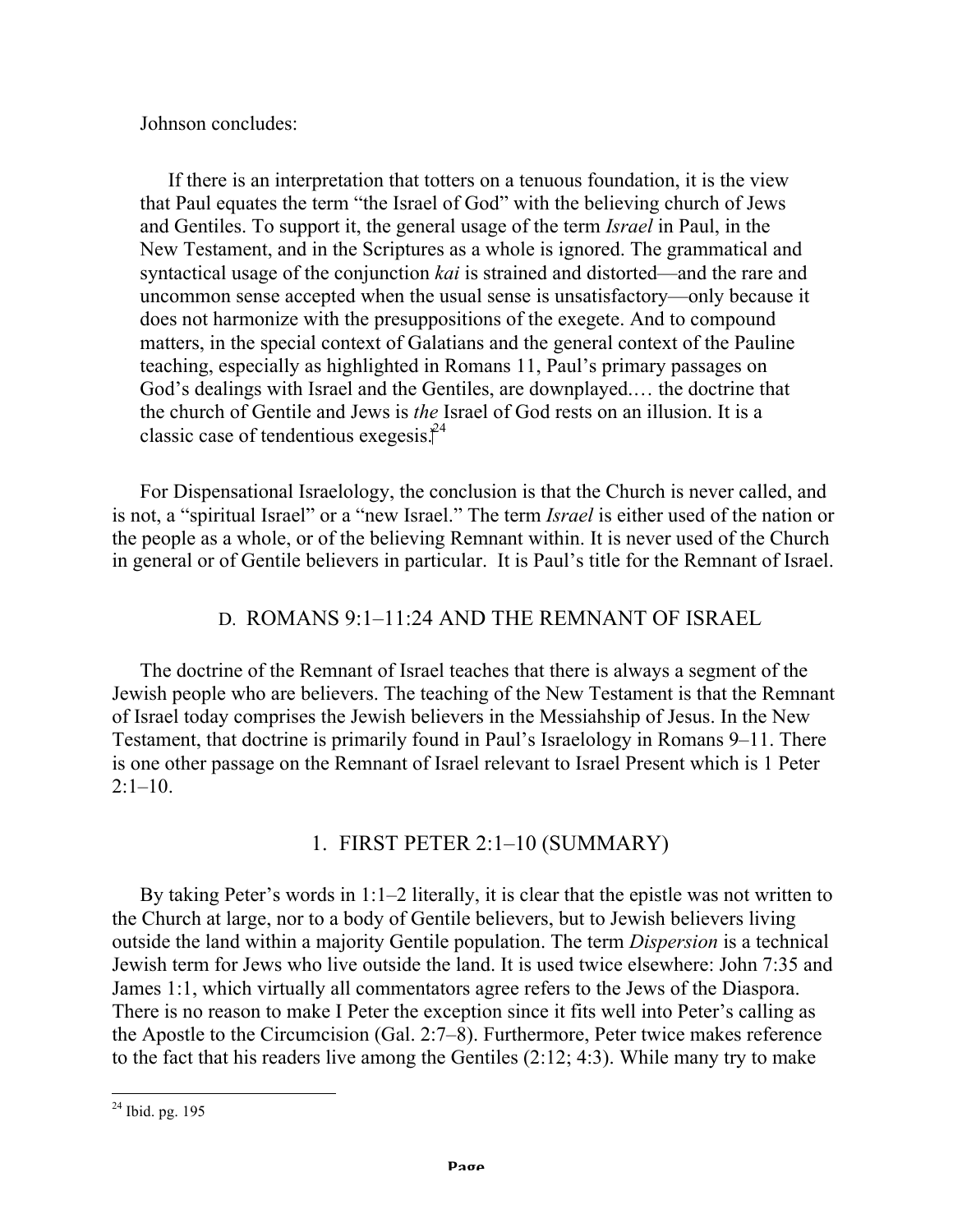the term *Gentiles* mean "unbelievers," that is neither its Jewish usage nor even the normal New Testament usage as a simple look in a concordance will show. Peter is using the term *Gentile* in its normal usage as meaning "non-Jew." Peter is addressing Jewish believers living among a majority Gentile population. Expressions such as *vain meaning of life handed down from your fathers* (1:18) have clear Jewish overtones distinguishing the Jewish believers from their past lives in Rabbinic Judaism. In this section of the epistle, Peter draws a contrast between the Remnant and the non-Remnant. His purpose is to show that while the non-Remnant has failed in its calling, the Remnant has not failed.

With Exodus 19:5–6 clearly in his mind, Peter states that the Jewish believers, because of the kind of salvation they have, are two things (v. 5). They are, first, *living stones* and so are part of *a spiritual house*. This spiritual house is the spiritual House of Israel, the Remnant of Israel, or, in Paul's words, *the Israel of God*. Second, the Jewish believers are *a holy priesthood*. This too was the calling of the nation as a whole. The nation failed, but the Remnant of Israel has not failed and are today offering *spiritual sacrifices* to the Lord.

Peter then goes on to explain the distinction between the Remnant and the non-Remnant (vv. 6–8). He begins with the state of the Remnant (vv. 6–7a) and quotes Isaiah 28:16 to point out that the chief cornerstone is the Messiah who before God the Father is elect and precious so those who believe in Him will not be shamed (v. 6). He then makes the application (v. 7a) and states that while the Messianic Stone is indeed precious, it is only precious for the Remnant. Concerning the non-Remnant (vv. 7b–8), Peter quotes from Psalm 118:22 (v. 7b) to show that it was already predicted that the Messianic Stone would be rejected by the leaders of Israel. He also quotes Isaiah 8:14 (v. 8a) to show that for the unbeliever, the Messianic Stone was to be the stone of stumbling and the rock of offence. Isaiah dealt with the contrast between the Remnant and the non-Remnant. Peter concludes with an application (v. 8b): the non-Remnant indeed stumbled, for those who rejected the Word were destined to stumble. Isaiah predicted that Immanuel would be the point of division between the Remnant and the non-Remnant. Peter teaches that this has now taken place and Jesus the Messiah has become that point of division.

The passage concludes with a further description of the status of the Remnant (vv. 9– 10). According to verse five, the Remnant of Israel comprised a spiritual house and a holy priesthood. With Exodus 19:5–6 still in mind, Peter now adds four other descriptions to show the position of the Remnant in contrast to Israel the whole (v. 9a). First, they are an *elect race*. This is based on Isaiah 43:20. Being *elect* shows that they were chosen at God's initiative (1 Pet. 2:4, 6). This is a reference to their individual election. The use of the term *race* shows that Peter is also dealing with their national election. The Church, however, is not a race but composed of believers from all races. Second, the Remnant of Israel is a *royal priesthood*. In verse five they were called a *holy* priesthood, emphasizing their right to approach the heavenly sanctuary. Now they are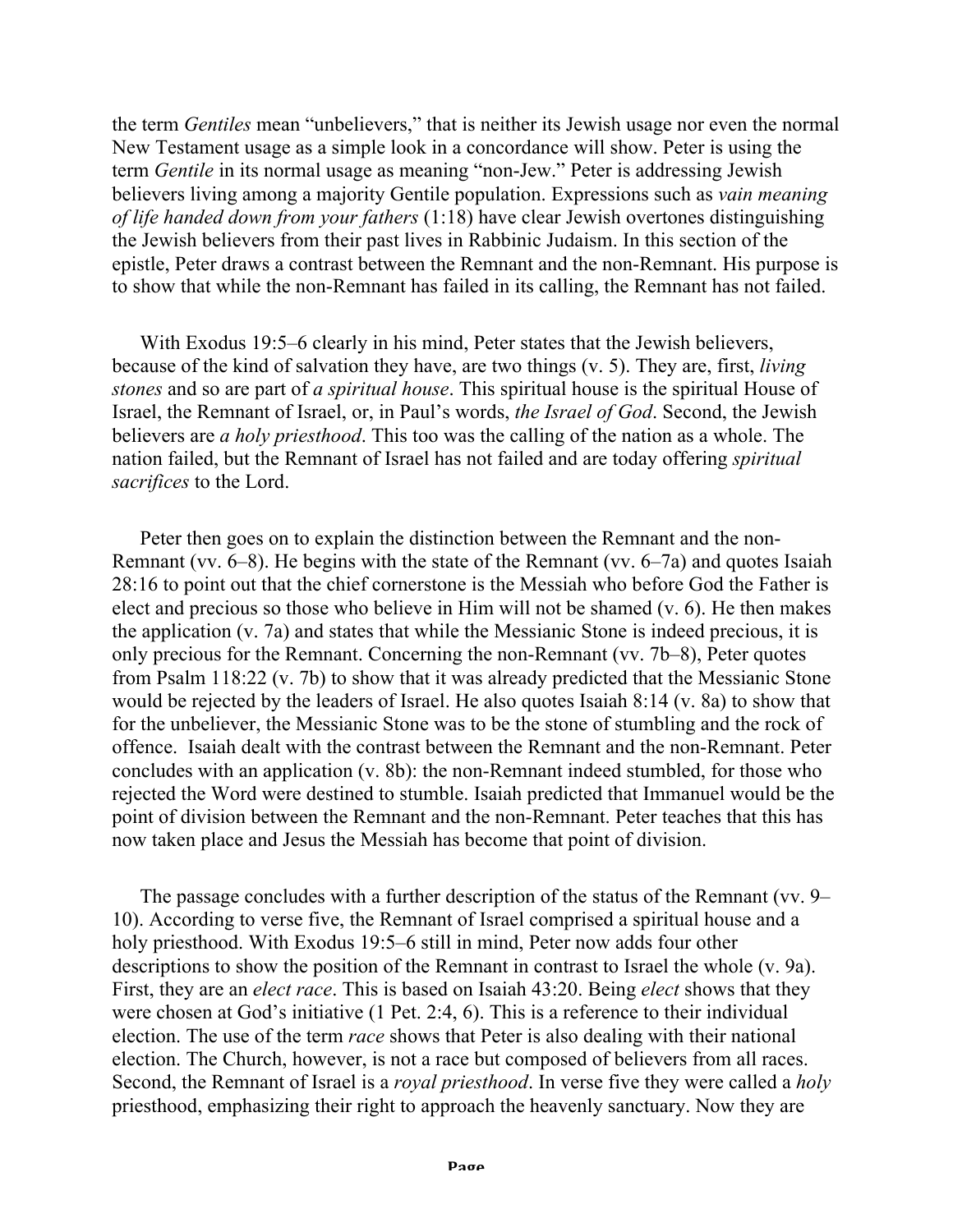also a *royal* priesthood. Since the High Priest Jesus is a priest-king after the Order of Melchizedek (Heb. 7:1–28), these believers are, therefore, a royal priesthood for they are both priests and kings. For now, they are functioning as priests (Heb. 13:15–16), but in the future they will function as kings and will exercise royal kingly authority in the Messianic Kingdom (Rev. 5:10; 20:6). Third, the believing Jewish Remnant is a *holy nation*. Israel became a nation at Mount Sinai and was called upon to be holy and separated from sin to God. However, the nation as a whole failed while the Remnant has not failed. The Church is not a nation (Rom. 10:19), but is comprised of believers from all nations. Fourth, they are *a people for God's own possession*. This is not only based on Exodus 19:5–6, but also on Deuteronomy 7:6; 14:2; 26:18; Isaiah 43:21; and Malachi 3:17. While they became a nation at Mount Sinai, they became a people with Abraham through Isaac and Jacob. The Remnant is God's own possession for those Jewish believers were purchased by the blood of the Messiah and so uniquely belong to God (1 Pet. 1:18–19).

To summarize, Peter is not drawing a distinction between Israel and the Church or between unbelieving Jews and believing Gentiles. The distinction is between Jews who believe and Jews who do not believe. His point is that while Israel as a whole failed, the believing Remnant of Israel has not failed and so the Remnant of Israel is fulfilling the calling of the nation as a whole. Paul will make the same point in his theology of Israel in Romans 9–11.

# 2. THE TWO ISRAELS – ROMANS 9:6

In verse six, Paul starts this next unit with the word *but* to show he is about to do some explaining. The problem is not that *the word of God has come to naught*, that the Word of God or God's promises have failed. The Word of God and His promises have not failed. The point is that the Word of God has not fallen off its straight course, the "straight course" is the plan and the purpose of God. The Word of God has not suddenly been frustrated by Israel's rejection. In fact, the rejection by Israel of the Messiahship of Jesus was very much part of the divine program and plan. He then expounds and says, *For they are not all Israel, that are of Israel.* It is important that this verse not be misunderstood. Paul is not distinguishing between Israel and the Church, nor between Jews and Gentiles. Rather, he is distinguishing between Jews who believe and Jews who do not believe, or between the Remnant and the non-Remnant. The first expression, *all Israel*, refers to the believing Jewish Remnant, the believing natural seed. The second expression, *of Israel*, refers to the entire nation, the whole natural seed. What Paul is saying is that there are two Israels: Israel the whole, which includes all physical descendants of Abraham, Isaac and Jacob, i.e., all Jews; and, within the nation of Israel, there is the Israel of God, the believing Israel, the true Israel. The contrast is between Jews who believe and Jews who do not believe. There is one Israel which comprises the entire nation, and within the whole of physical Israel there is a spiritual Israel. The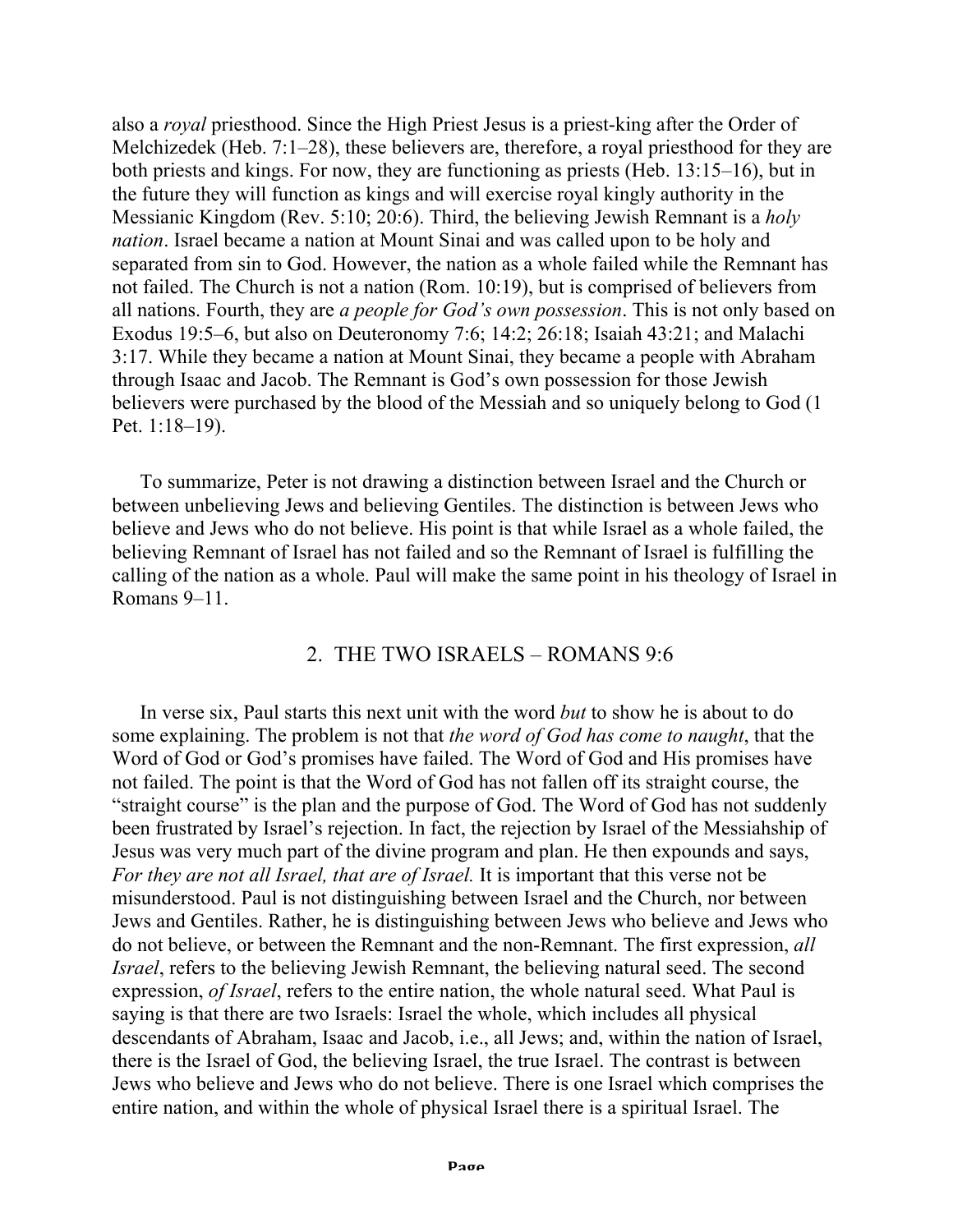spiritual Israel is never stated by Scripture to be the Church. Spiritual Israel is always those Jews, within the nation as a whole, who believe. In this way, Paul expounds or elaborates upon statements he made in Romans 2:28–29.

# 3. THE REJECTION BY ISRAEL IS NOT TOTAL – 11:1-10

The word *then* connects 11:1 with 10:21, showing that the question raised in 11:1 is based on the statement in 10:21, which portrays Israel in unbelief. It also shows that the *people* of 10:21 and 11:1 must be the same: national Israel. In these verses Paul taught that Israel's rejection of the Messiahship of Jesus is not complete or total, because even today there are Jewish people coming to a saving knowledge of the Messiahship of Jesus. He begins with a question: *Did God cast off his people?* The answer comes quickly: *God forbid!* or more strongly in the Greek, "may it never be," "perish the thought." The problem was not that God had cast off His people. The fact that Israel has rejected the Messiahship of Jesus does not mean that God has rejected Israel. Israel is still the Chosen People of God. As Paul states, *God did not cast off His people*. If He had, it would mean that no single Jew could ever be saved. To prove it, Paul first cites himself as an example. The fact that Paul himself was a Jewish believer shows two things: first, that Israel's rejection of the Messiah was not total, because Paul was a Jewish person and he believed; and, second, it showed that God has not rejected or cast off His people. Otherwise, Paul would not have been saved. Although the majority do not believe, still God has not cast off His people or rejected his elect nation. The fact that Paul refers to Israel as *his people* in the present age shows that they are still the Chosen People.

Paul then brings out the choice of God (v. 2a). The relationship between God and His people is that of foreknowledge. God had, in His foreknowledge, chosen Israel in spite of His knowledge that Israel would reject the Messiahship of Jesus. The reason God knew this was because of His foreknowledge, and His foreknowledge was based upon His foreordination. The fact that God *foreknew* His people, then chose His people, shows that God *has not cast off his people.* The very concept of the foreknowledge of God forbids the concept of the casting off of Israel. Foreknowledge is not merely "to know beforehand." The verb "to foreknow" should be understood in its Old Testament Hebrew sense, "to choose in advance." Since Israel was chosen, God could not cast off Israel.

Then to show that Paul was not alone in his Jewish faith of the Messiahship of Jesus, he next deals with the calling of the Remnant (vv. 2b–10). There are many other Jews who have come to saving faith, both in the past and at the present time. Paul gives the historical example of Elijah (vv. 2b–4). The point is to show that God has always had a Remnant. Although the Remnant may have been quite small at times, God has always had a Remnant. While apostasy was general, it was not universal among Jews. The point Paul is making with the example of Elijah is that what is true today has always been true: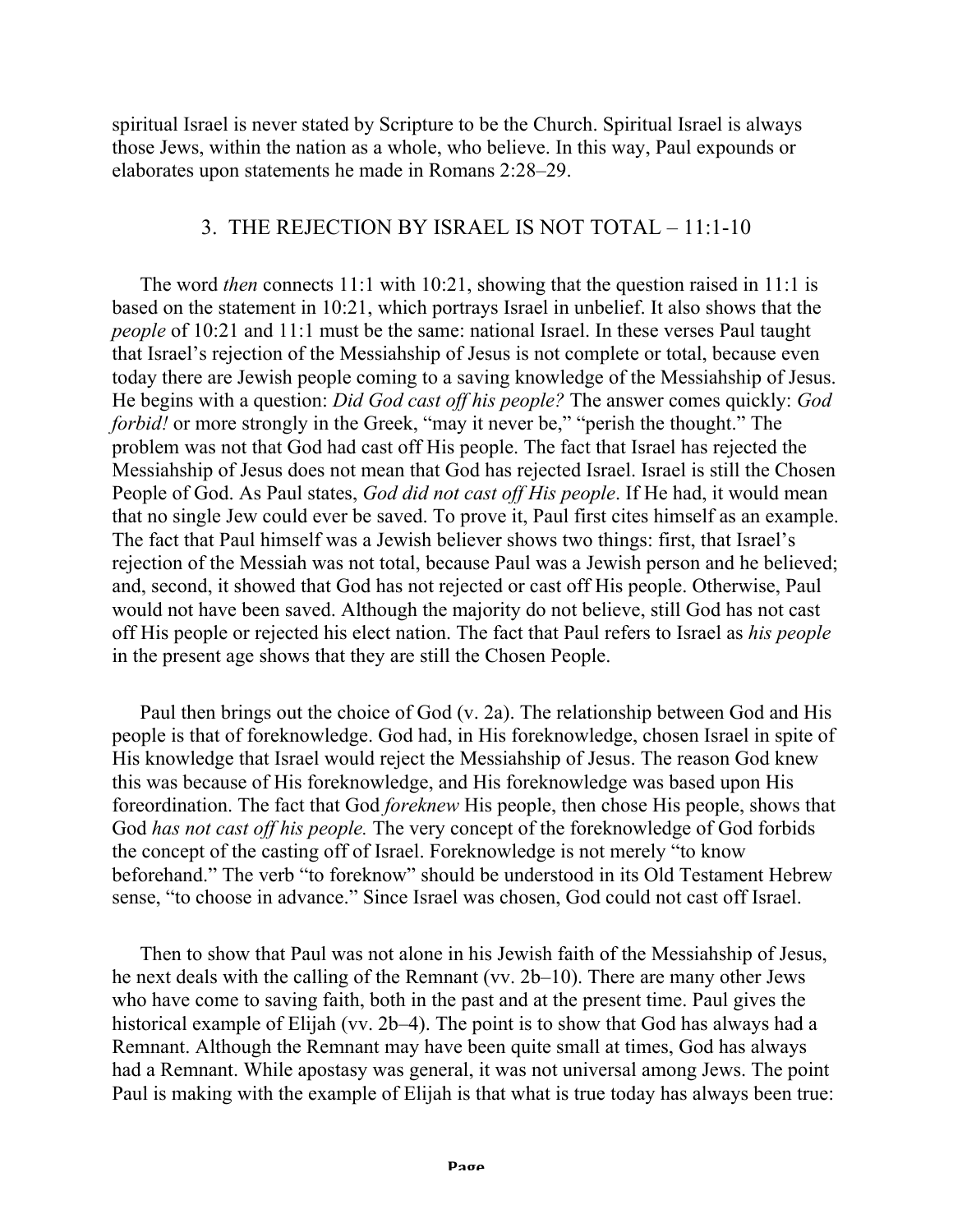it is the Remnant that comes to saving faith. The Remnant in Elijah's day was only seven thousand strong. What has happened since Christ is nothing new, because throughout Jewish history the majority have always been in the state of unbelief and the Remnant are the ones that have come to saving faith. After giving the illustration of Elijah, Paul gave the application of the illustration (v. 5). *Even so* (the comparison), *then* (the inference); what was true then is true now: *there is a Remnant according to the election of grace*. By declaring that it is the election of grace, Paul gave the standard according to which the Remnant comes into existence. It is not on the basis of the Law of Moses (10:4), but on the basis of grace. Paul uses the Greek perfect tense, which shows the Remnant has existed in the past and still does exist in the present. The present Remnant of verse five corresponds to the seven thousand of Elijah's day. This Remnant is the *Israel of God* of Galatians 6:16. He then gives the explanation (v. 6). He drives the point home that works and grace are mutually exclusive (the same point he made in chapter ten). If it is by grace, it cannot be of works, the reason being that it would make grace no longer grace. No one, not even the Jew, can make any claim on God, but God will save men only by grace though faith, both among the Jews and among the Gentiles. Insofar as the basis of salvation is concerned, law and grace, works and faith are mutually exclusive. Paul next draws a logical conclusion (v. 7). *What then?* The inference is: that which Israel the whole sought, *that he obtained not*. Israel the whole sought righteousness, but as 9:31–33 pointed out, they sought this righteousness on the basis of their own works and the works of the law and did not obtain it. The elect obtained righteousness, while the rest were hardened. Again, the distinction here is not between the Church and Israel, or between Jews and Gentiles, but between Jews who believe and Jews who do not believe. That which Israel the whole failed to obtain, Israel the Remnant did obtain. The Jewish believers have obtained this righteousness of God. This same point was made in 1 Peter 2:1–10. While Israel the whole has failed to obtain the righteousness of God, there is a Remnant within Israel that has not failed. It is this Remnant, the Jewish believers, that is the Israel of God. Again, the distinction is between the Remnant (*the election obtained it*) and the non-Remnant (*the rest were hardened*). Paul then quotes from the Old Testament to show the present hardening of Israel (vv. 8–10). He quotes Deuteronomy 29:4 (the law), Isaiah 29:10 (the prophets) and Psalm 69:22–23 (the writings) to show that Israel as a whole has been hardened.

The point of verses 1–10, then, is that while Israel as a nation has failed to attain righteousness, this rejection of the Messiahship of Jesus is not a total rejection, because there are Jewish people who do believe. These Jewish believers have attained the righteousness of God. At the present time, there are Jewish believers and there is *a Remnant according to the election of grace* but this passage makes one more point. The question Paul raised in verse one shows that some were claiming that since Israel rejected the Messiah and only a minority believed, indicated that God has cast off the people of Israel (early seeds of Replacement Theology?). The point of the Elijah example is to point out that the Northern Kingdom, which would have had a Jewish population of about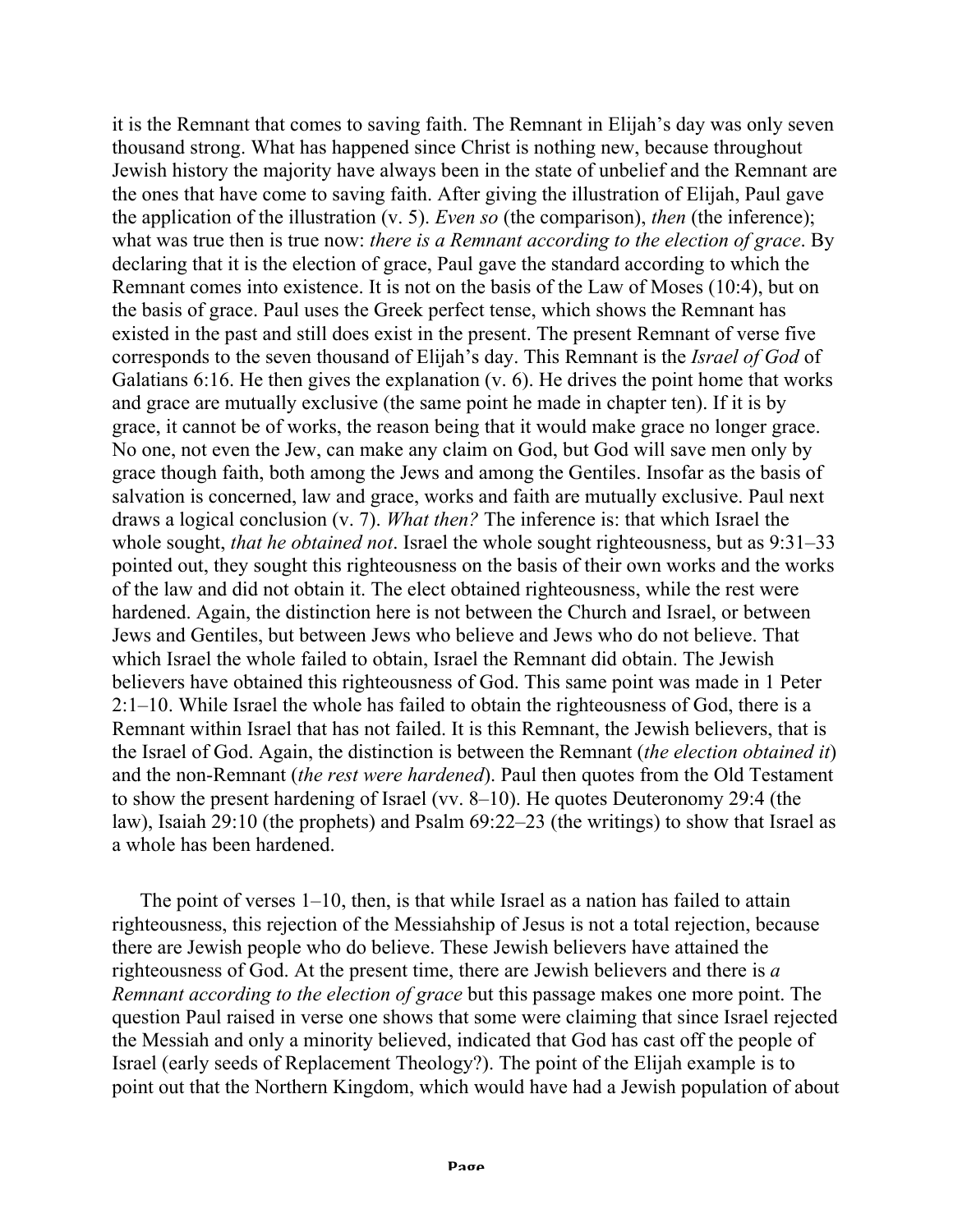two million people only had seven thousand believers. Yet no one was saying back then that God was through with the Jewish people. By the same token, the existence of only a minority of Jewish believers now is not a sign that God has cast off Israel but a sign that He has not cast off Israel. The existence of the Remnant of Israel, no matter how small, will be evidence that God has not cast off Israel.

## E. THE REMNANT OF ISRAEL DURING THE TRIBULATION

All individual Jews who become believers during the seven years of the Tribulation are part of the Remnant of Israel. These include the 144,000 Jews. These also include those Jews of Jerusalem who become believers in the middle of the Tribulation (Rev. 11:13). It includes all individual Jews who become believers as a result of the preaching of the 144,000 or the Two Witnesses of Revelation 11. It includes the Remnant of Revelation 12:17 whom Satan will attack in a particular way.

# 1. THE FACT OF THE REMNANT

The fact that the Remnant will survive is found in Isaiah 10:20–23. Verse 20 states that unlike the rest of Israel, they will lean on the Holy One of Israel. In verse 21, Isaiah declares that ultimately they will return to the God of Israel, a return that can only be accomplished by faith in the Messiah Jesus. Verse 22a points out that in spite of the numerical strength of the Jews, only the Remnant will return to God. Verses 22b–23 talk about a decree of destruction that has been determined upon the whole earth which the Remnant will survive. The words used here are much the same as those found in Isaiah 28:22 where the decree of destruction is issued with the signing of the seven-year covenant beginning the Tribulation. Synthesizing these two Isaiah passages together, it is clear that the Remnant will survive the persecution of the Jews and the massive destruction of the earth during the Tribulation. Hence they are referred to as the *escaped* of Israel here and in Isaiah 4:2; 37:31–32; Joel 2:32; and, Obadiah 17.

# 2. THE PROTECTION OF THE REMNANT

Another section of Isaiah, 41:8–16, records the protection of the Remnant by God's presence with the Remnant. This is a promise to preserve the Remnant in the midst of tremendous persecution during Satan's campaign to destroy the Jews.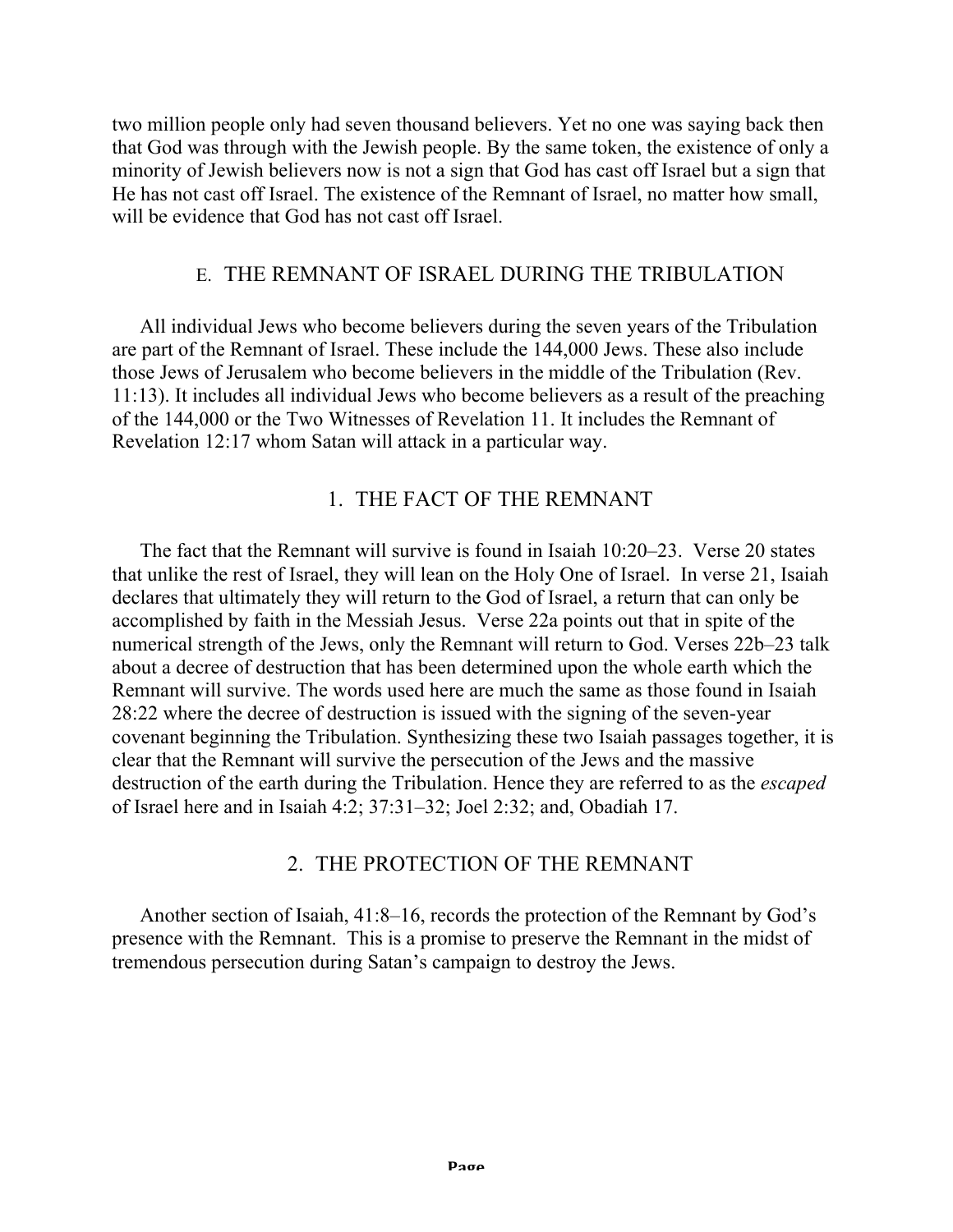#### 3. THE PROVISION FOR THE REMNANT

According to Isaiah 41:17–20, just as in the wilderness of Sinai God miraculously provided food and water for Israel, He will do so again in the Tribulation when the Jews flee to the wilderness. These miraculous provisions will cause them to reconsider their relationship to God. In another passage, Isaiah 65:8–16, the prophet describes how on one hand God will supply for the Faithful Remnant, whereas He will withhold provisions from the apostates. This passage makes clear that while the apostates will be allowed to suffer and die; the Faithful Remnant will be divinely protected and provided with food and water. By this means the Faithful Remnant will be able to survive the persecutions and devastations of the Great Tribulation.

### F. ISRAEL'S NATIONAL SALVATION

#### 1. ROMANS 11:25-36

With the connection and explanatory *for*, connecting this verse with 11:24, Paul made a clear declaration of Israel's final restoration (vv. 25–26a). He pointed out that there were limitations to Israel's hardening in that Israel was hardened only *in part* and only temporarily (v. 25). There was a partial hardening, but never a total hardening, and that was also the point of 11:1–10. The fact that there are Jewish people coming to saving faith proves that the hardening was partial, but Israel was hardened for only a temporary period of time. They were hardened in part until *the fulness* of the Gentiles has come in. The Greek word translated as *fulness* means "a full number" or "a complete number." In other words, God has a set number of Gentiles that He has destined to come into the place of blessing, the Olive Tree of verses 16–24. After the *fulness of the Gentiles* has come in, after that set number is reached, then all Israel will be saved. According to Acts 15:14, one of the purposes of the Church Age is to call out from among the Gentiles a people for His name. While there is a Jewish Remnant coming to faith in this age, another key purpose is to take out from among the Gentiles a people for His name. This calling out from among the Gentiles will continue until *the fulness*, that set number of Gentiles, is reached. At that time, the Church will be complete and will be removed at the Rapture. Then God will deal with Israel as a nation again, rather than just with Jewish individuals. This national dealing will lead to all Israel being saved (v. 26a). The *mystery* is that of a partial, temporary hardening of Israel until a full number of Gentiles is reached. The *Israel* of this verse most refer to national Israel for that has been its meaning the other ten times *Israel* has been used since chapter nine (which even Covenant Theologians admit) and there is no reason to make this verse the one exception, especially since it makes perfect sense and is a contrast to the *Gentiles* in the previous verse.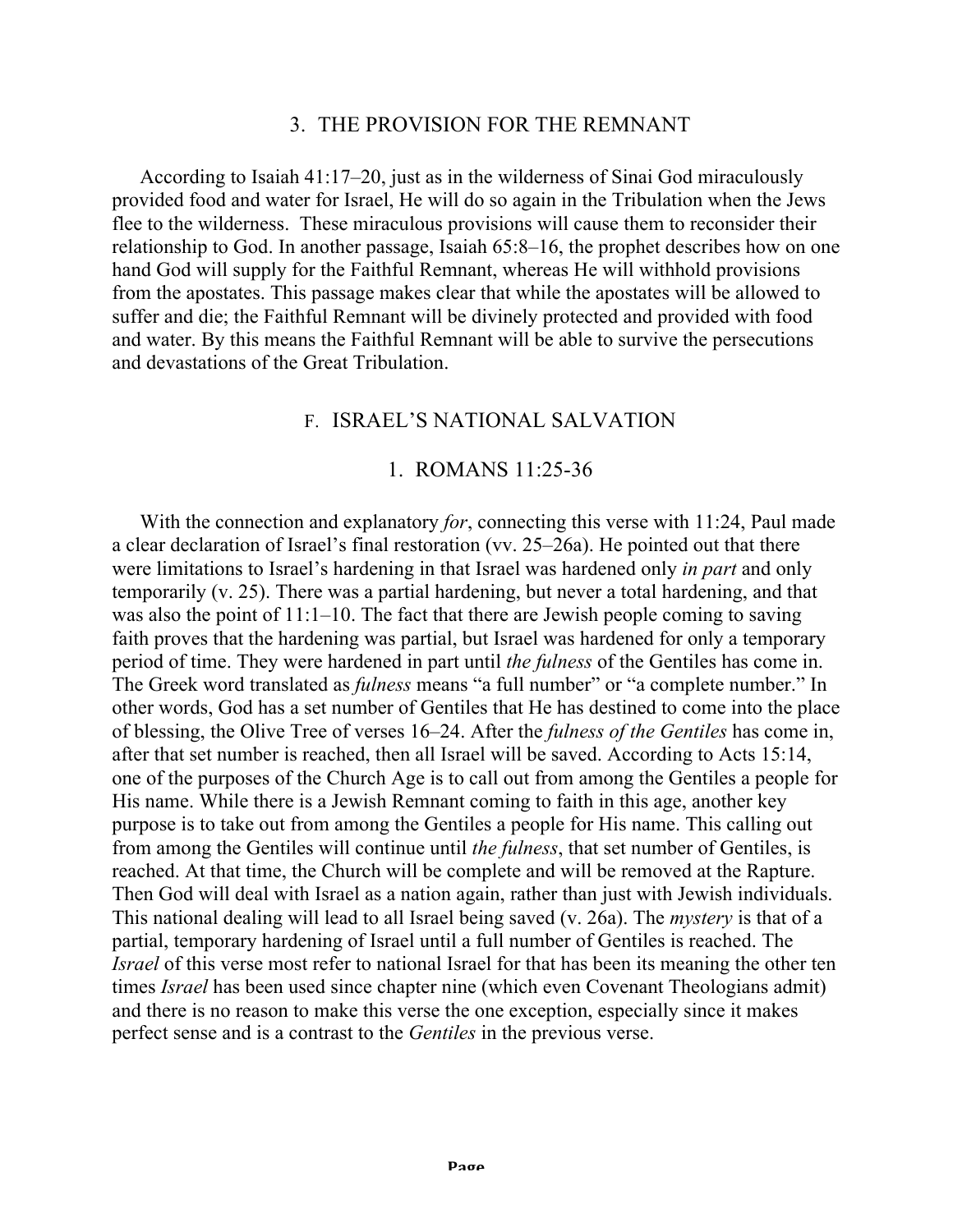## 2. THE REMNANT OF ISRAEL AND ALL ISRAEL

According to Romans 11:25–27, all Israel will be saved. According to Isaiah 10:20– 23, only the Remnant will be saved. This is not a contradiction if it is understood in the context of Israel's national salvation. As Zechariah 13:8–9 has pointed out, two-thirds of the Jewish population will be destroyed in the persecutions of the Tribulation. This will include the entire non-Remnant so that only the Remnant will survive, the *escaped* of Isaiah 4:2; 10:20; 37:31–32; Joel 2:32; and Obadiah 17. Since the remaining one-third become believers, at that point *all Israel* and the *Remnant of Israel* become one and the same, as Micah 2:12–13 makes clear. Hebrew poetry used parallelism and the first parallel is:

*I will surely assemble, O Jacob, all of you; I will surely gather the Remnant of Israel.*

The *all of You* and *the Remnant of Israel* are one and the same for with Israel's national salvation the whole nation now becomes part of the Remnant (v. 12). Because of Israel's national salvation, Messiah returns to rescue them (v. 13).

# G. THE REMNANT OF ISRAEL IN THE MESSIANIC KINGDOM

Since all Israel throughout the Messianic Kingdom will remain a saved nation, all Israel will remain the Remnant of Israel throughout that period. Everything said of Israel in the kingdom will be true of the Remnant of Israel. However, certain verses do emphasize the Remnant motif in the Messianic Kingdom and so, for the sake of completeness, these will be brought out in this section.

Concerning the regathering of Israel, Isaiah 11:11 and 16 picture it as the gathering of the Remnant. The same is true in Zechariah 8:6–7. Micah 4:7 emphasizes the salvation of the Remnant. This means that the sins of the Remnant will be forgiven according to Micah 7:18–20. This will also mean that the Remnant will spread the Word of God among the Gentile nations according to Micah 5:7–8. The Remnant will also be in possession of the land according to Zephaniah 2:7 and 9. The same point is made by Zechariah 8:12. They will be sinless in the land and live in security according to Zephaniah 3:13.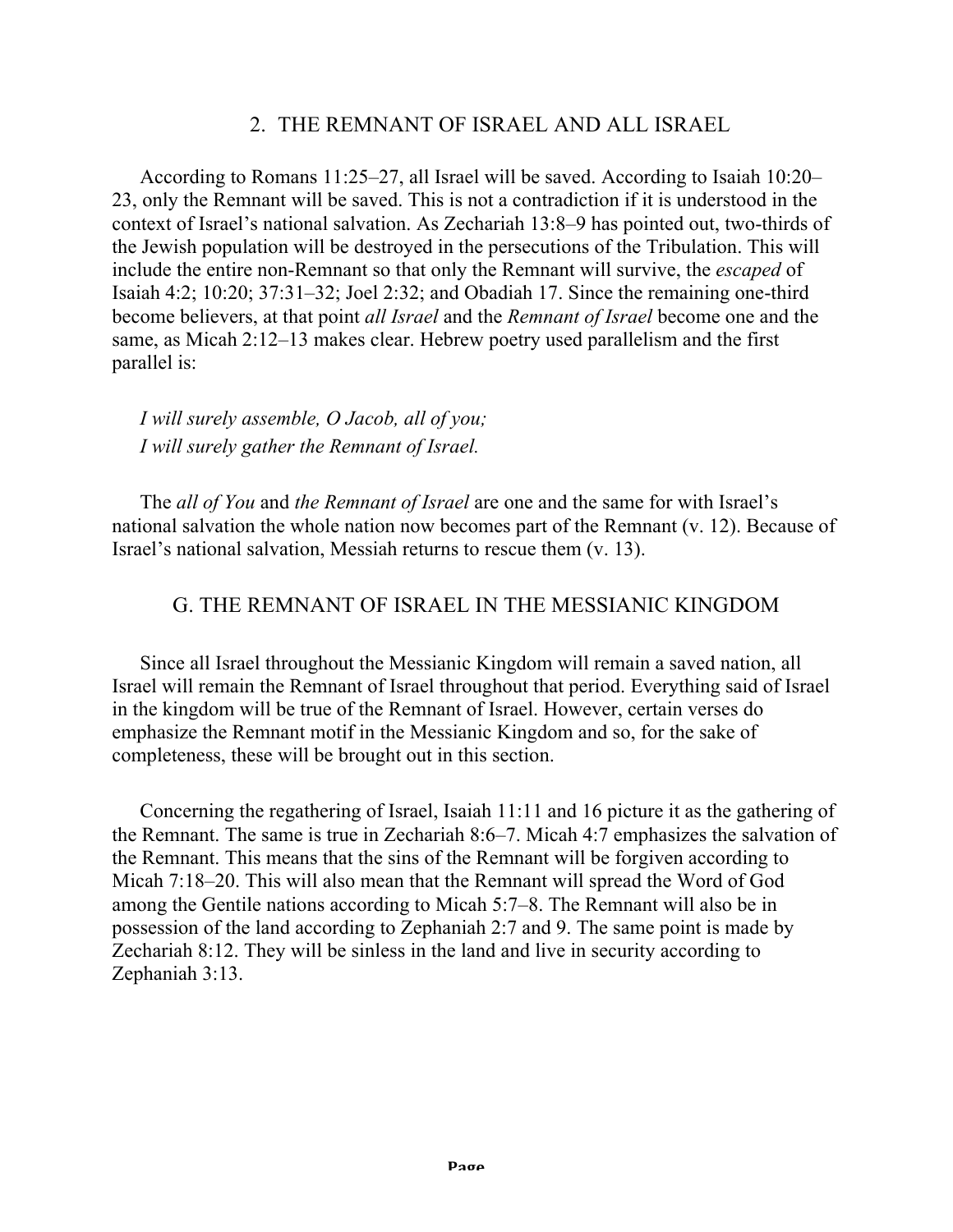### III. THE REMNANT AND THE NON-REMNANT

### A. I PETER 2:1-10

It should be kept in mind that Peter is writing to Jewish believers. Throughout Scripture, there are always two Israels: Israel the whole that comprises all Jews; and, Israel the Remnant that comprises only believing Jews. Here, Peter distinguishes between the Remnant and the non-Remnant. Replacement Theology, however, relies on this passage as proof that the true Israel is the church. The following are some examples:

So in verses 4 to 10 Peter says that God has bestowed on the church almost all the blessings promised to Israel in the Old Testament. The dwelling place of God is no longer the Jerusalem temple, for Christians are the new "temple" of God (see notes on v. 5). The priesthood able to offer acceptable sacrifices to God is no longer descended from Aaron, for Christians are now the true "royal priesthood" with access before God's throne (vv. 4–5, 9). God's chosen people are no longer said to be those physically descended from Abraham, for Christians are now the true "chosen race" (v. 9). The nation blessed by God is no longer the nation of Israel, for Christians are now God's true "holy nation" (v. 9). The people of Israel are no longer said to be the people of God, for Christians—both Jewish Christians and Gentile Christians—are now "God's people" (v. 10a) and those who have "received mercy" (v. 10b). Moreover, Peter takes these quotations from contexts which repeatedly warn that God will reject his people who persist in rebellion against him, who reject the precious "cornerstone" which he has established. What more could be needed in order to say with assurance that the church has now become the true Israel of God?<sup>25</sup>

In a footnote the author adds:

'Blum, p. 231, says that those privileges given to the church do not imply that the church is Israel or that it replaces Israel, and that Rom. 11:13-16, 23-24 guards against such an idea. Certainly we can agree that Rom. 9-11 affirms God's continuing concern for ethnic Israel and predicts for the Jewish people a great future time of blessings when many will be joined to the church ('grafted back into their own olive tree', Rom. 11:24). Peter's statements do not nullify that promise. But 1 Pet. 2:4-10 does not

<sup>&</sup>lt;sup>25</sup> Grudem Wavne A., *The First Epistle of Peter, an Introduction and Commentary, (Grand Rapids, Michigan:* William B. Eerdmans Publishing Company) p. 113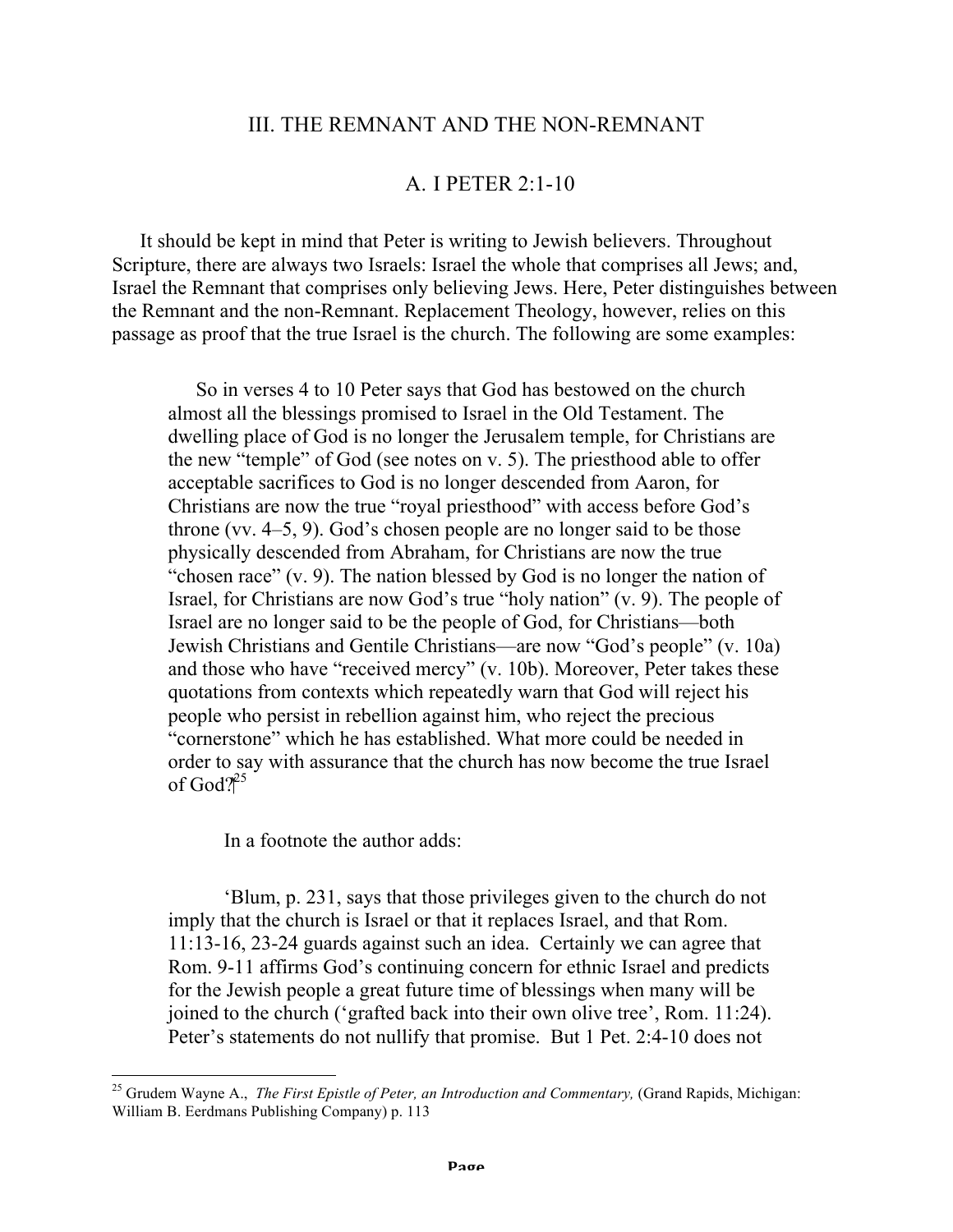affirm that God's covenant blessings are presently enjoyed only by those who are in Christ, just as Rom. 9-11 affirms that future enjoyment of covenant blessings will come only through being joined to Christ.<sup>26</sup>

Having shown how "the stone" divides believers from unbelievers (including the persecutors of these Christian readers), our author returns to the topic of their privileged position in God's temple, using the emphatic "but you" to make the transition and contrast clear. This position is described by transferring to the church the titles of Israel in the OT (for the church is the true Remnant of Israel, as the use of Israel's titles from 1:1 on indicates), in particular the titles found in the *Septuagint* of Exod. 19:5–6 (cf. 23:22) and Isa. 43:20–21 (cf. Deut. 4:20; 7:6; 10:15; 14:2):

*"And now…you will be my own people more than any other nation; for the whole earth is mine, but you will be my royal priesthood and holy nation." These are the words you will say to the children of Israel. (Exod. 19:5–6)*

*And the beasts of the field will bless me…because I have given water in the wilderness and rivers in the desert to give drink to my chosen people, my people whom I have taken as my own that they might recount my glorious deeds. (Isa. 43:20–21)*

These titles, which are used elsewhere in the NT as well, particularly in Revelation (Rev. 1:6; 5:10; 20:6; cf. 1 Pet. 2:5), are woven together with a phrase taken first from Exodus ("But you"), then from Isaiah ("chosen people"), then Exodus again ("royal priesthood" and "holy nation"), and finally Isaiah ("God's own people…deeds," the grammar changed to suit the new context in 1 Peter), indicating a long period of meditation on and use of these texts in the church. The emphasis throughout is collective: the church as a corporate unity is the people, priesthood, nation, etc., rather than each Christian being such. This emphasis is typical of the NT in contrast to our far more individualistic concern in the present. The West tends to focus on individuals relating to God, while Peter (and the rest of the NT; e.g., Paul's body-of-Christ language) was more conscious of people's becoming part of a new corporate entity that is chosen by and that relates to God. $2^7$ 

"A race elect" recalls such passages as Deut. 7:6, 7; Isa.  $43:10$ ,  $20$ ;  $44:1$ , 2, "elect" is applied also to Christ, the cornerstone, in 2:6. As God chose

 $\frac{26}{27}$  Ibid. pg. 113-114<br> $\frac{27}{27}$  Davids, p. 90-91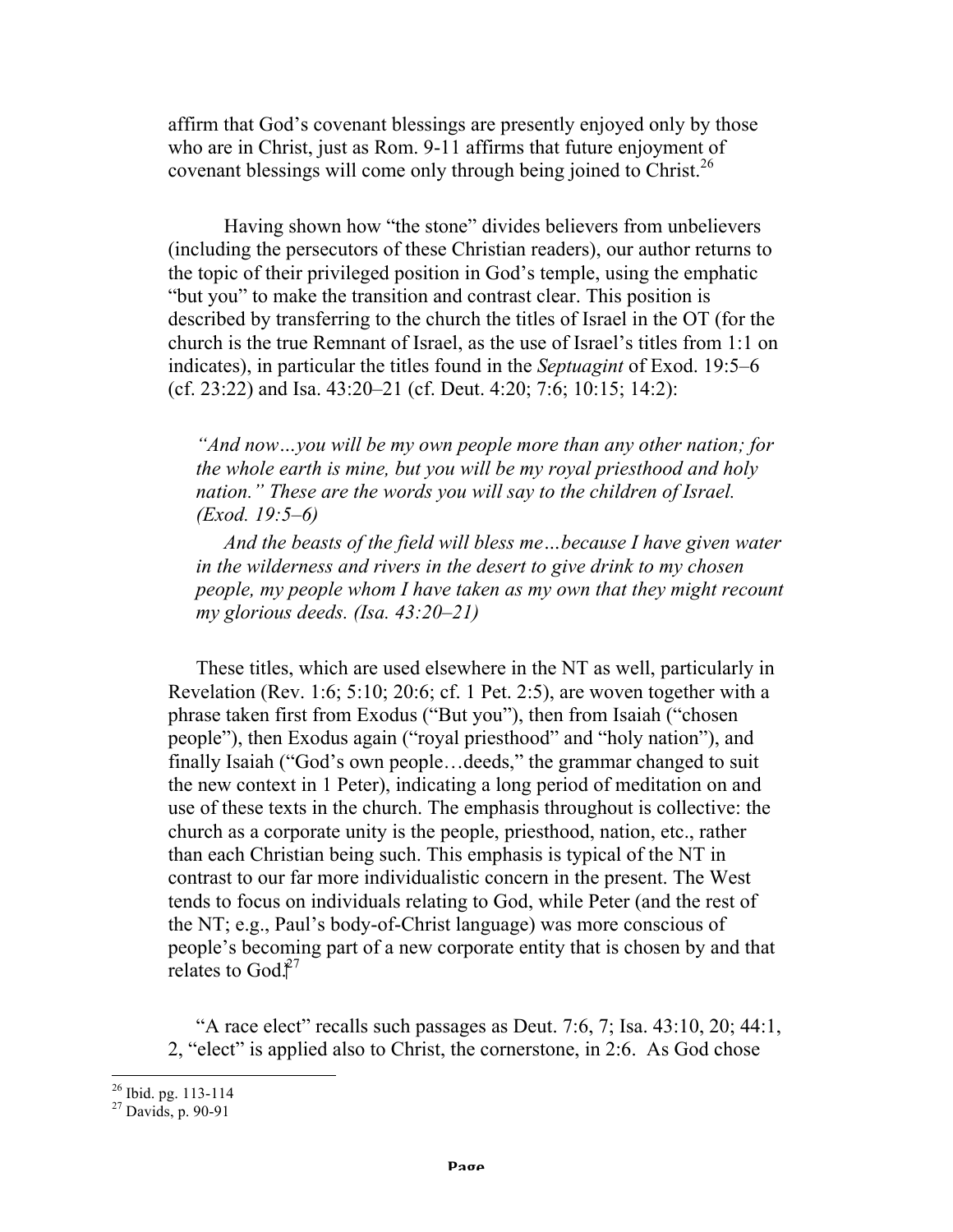Abraham and the Abrahamitic nation, so the readers are now "a race elect." Israel was chosen on the condition that it should abide in God's covenant, and when it hardened itself in unbelief, God rejected this race and expelled it out of Canaan as a standing sign for all time. In Peter's readers his grace prevails as believing ones (v.7), and so they are "a race elect" among all the races of the world. Peter refers to their present state. With the terms "race, priesthood, nation, people," Peter considers his readers as one body, as belonging to the great *Una Sancta* on earth. Natural descent and all other differences are obliterated, swallowed up by the spiritual condition and status of the readers. How happy they should be to read what the apostle calls them! $^{28}$ 

 Clark's comment shows a failure to recognize the contrast of Isaiah 28:16 between the Remnant and the Non-Remnant Israel.

In this passage from Isaiah 28:16 Zion, or Jerusalem, is typical of the church. Christ is the cornerstone, and believers in this age, when there is no longer a distinction between Jew and Greek, are the stones in the walls. Hence Peter's inspired understanding of Isaiah helps him to feed Jesus' sheep as Jesus had commanded him (John 21:15ff); and the same inspired understanding helps us to see Isaiah's meaning and to grasp the significance of Old Testament typology.<sup>29</sup>

The spiritual state of the Remnant is characterized as newborn babes in need of the milk of God's Word. This milk will enable them to continue growing until they are ready to partake of the meat.

#### B. THE STONE OF STUMBLING AND THE ROCK OF OFFENSE —2:4–10

This is a favorite passage for those who teach Replacement Theology. They teach that what the Old Testament stated to be true of Israel, Peter now applies and states to be true of the Church. Thus, they conclude that the Church has replaced Israel. However, there is no hint in the epistle that Peter is addressing the Church as a whole. On the contrary, in the epistle's introduction  $(1:1-2)$ , he stated that he was addressing Jewish believers who specifically comprised what was the then Remnant of Israel—the *Israel of God*. It is important to recognize that the contrast Peter makes here is not between the Church and Israel, or between believers and non-believers, or between unbelieving Jews and

<sup>&</sup>lt;sup>28</sup> Lenski, O.K., *The Interpretation of the Epistles of St. Peter, St. John and St. Jude, (Minneapolis, Minnesota:* Augsburg Publishing House, 1966) pg. 99.<br><sup>29</sup> Clark, Gordon H., *New Heavens, New Earth, A Commentary on First and Second Peter, (Jefferson, Maryland:* 

The Trinity Foundation, 1993), pg. 81.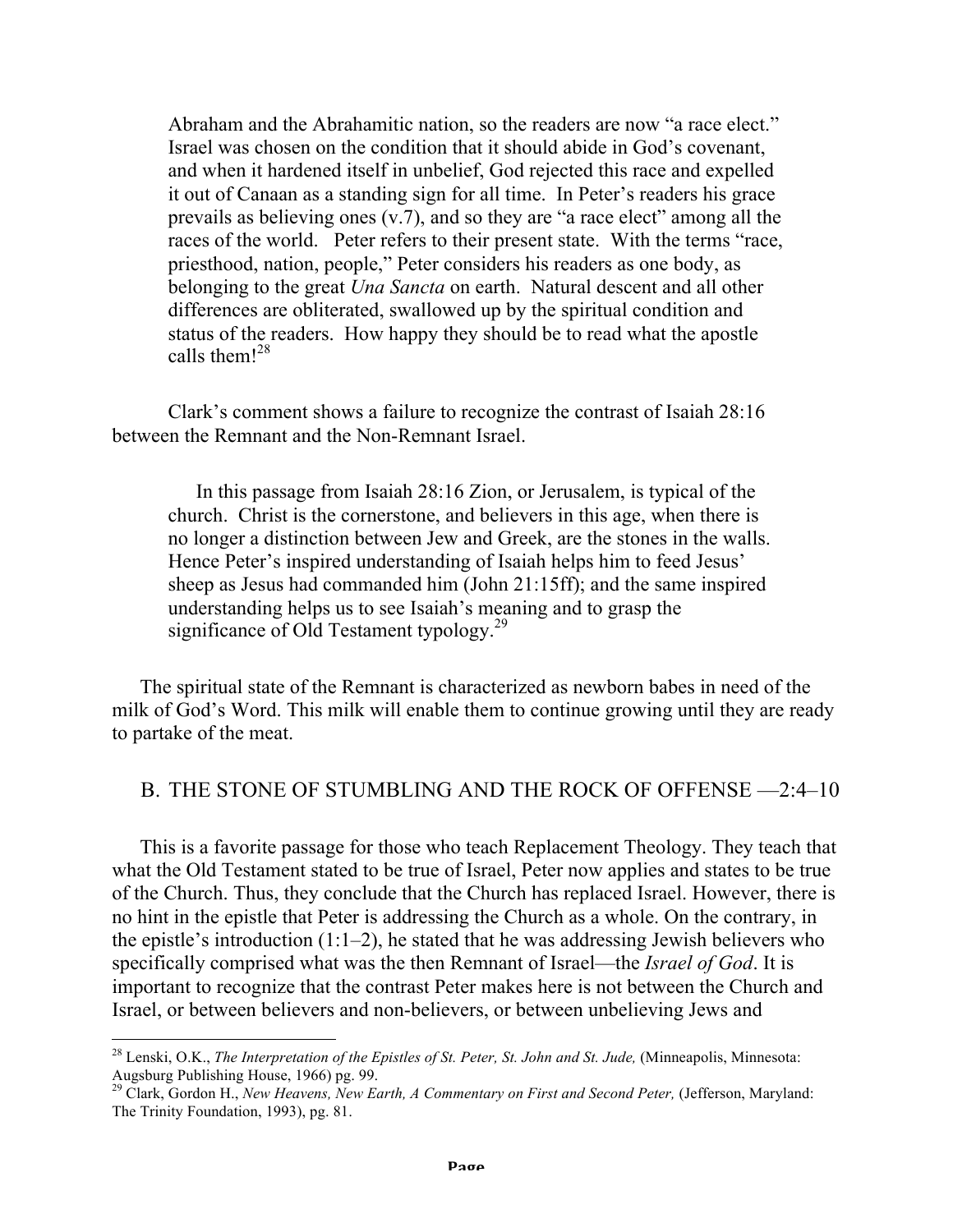believing Gentiles. Rather, the contrast here is between the Remnant and the Non-Remnant of Israel. Peter's point is that while Israel the whole failed to fulfill its calling, the Remnant of Israel has not failed to fulfill its calling.

With the assumption that Peter is addressing the Church, Grudem, comments:

4. This verse begins a new section (vv. 4-10) in which Peter uses extensive Old Testament imagery to show that New Testament believers (both Jew and Gentile) are in fact a new 'people of God' who have come to possess all the blessings of Old Testament Israel but in far greater measure.<sup>30</sup>

In verse 4 the discussion begins with the *living stone*. The phrase *unto whom coming* means that these Jewish believers have come to the Messiah—the Living Stone. Jesus is the Messianic Stone of the Old Testament, and He is a stone that was *rejected* by *men*. This was prophesied of Him in Psalm 118:22 and fulfilled in Matthew 21:42–44, Mark 11:10–11, Luke 20:17–18, and Acts 4:11. He was *elect*, chosen by God the Father, and *precious*, of high value.

In contrast to the one Living Stone—the Messiah, verse 5a contains the plural *as living stones* in reference to Jewish believers. Because they have salvation, they are also *living stones*. They have become partakers of Messiah's living nature and are part of *a spiritual house*. The *house* is the Israel of God (Gal. 6:16). The Israel of God is not comprised of the Church but comprised of the Jewish believers. The term *Israel of God* is equivalent to the term the *Remnant of Israel*.

In verse 5b, the Jewish believers are also identified as *a holy priesthood*. In the *Septuagint*, the Greek version of the Old Testament, the word *priesthood* is also found only twice: Exodus 19:6 and 23:22, where it is used to describe Israel as a *royal priesthood*. Peter's point is that only Jewish believers—only the Remnant—have fulfilled Israel's original calling to be a kingdom of priests as described in Exodus 19:6. The rest of Israel, the non-Remnant, has failed. Interpreters who ignore the context have often used this verse in an attempt to teach that the kingdom of priests is inclusive of the whole Church. However, the doctrine of "the priesthood of all the believers" cannot be supported from this verse. Peter is speaking specifically of Jewish believers in this context. It is a fact that all believers are a spiritual priesthood, but this fact is based on Revelation 1:6, 5:10, and 20:6.

<sup>&</sup>lt;sup>30</sup> Grudem, Wayne A., *The First Epistle of Peter, An Introduction and Commentary, (Grand Rapids, Michigan:* William B. Eerdmans Publishing Company, 1992), pg. 97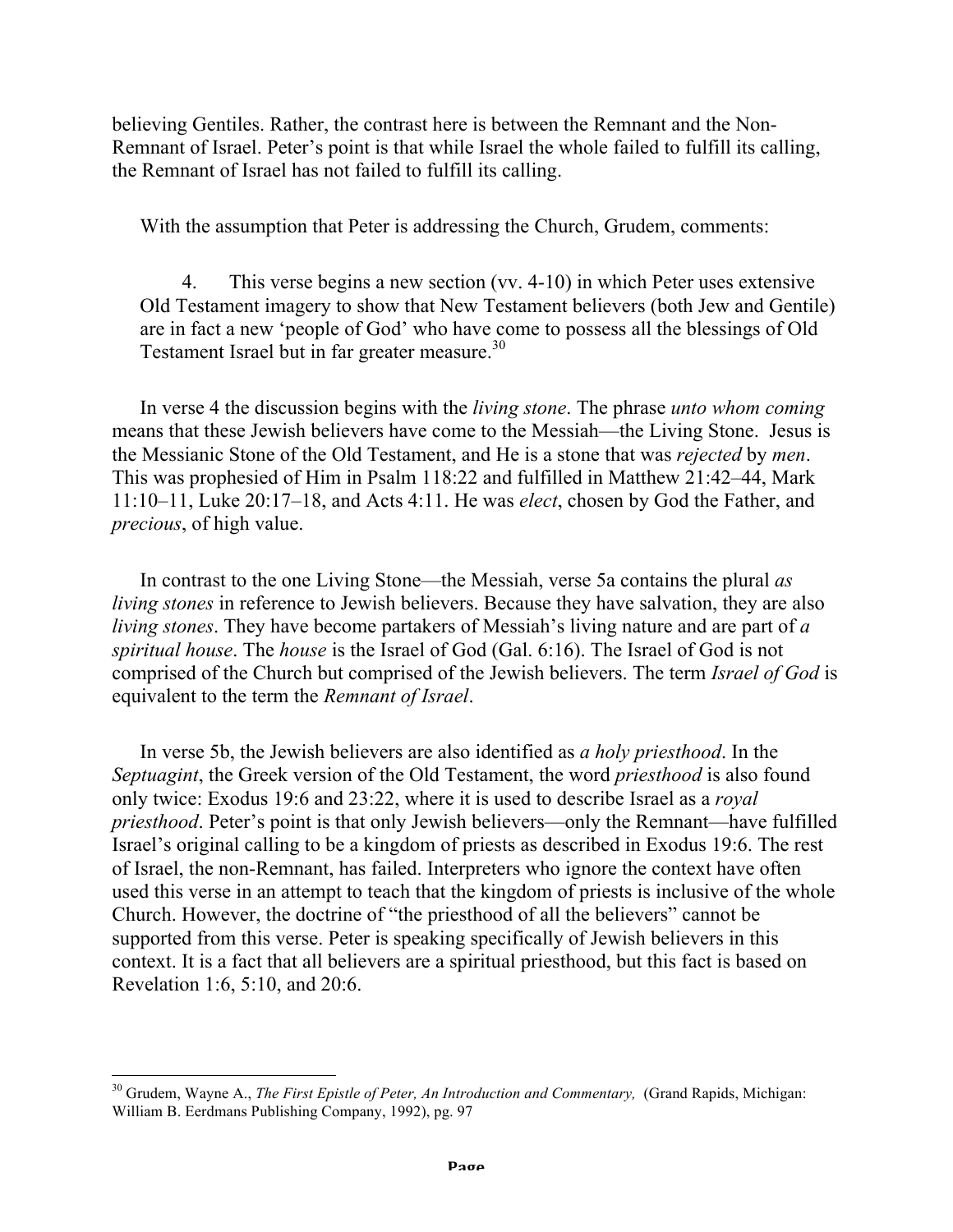Having pointed out that Jewish believers are living stones and a holy priesthood, now in verses 6–8, Peter begins to draw a distinction between the Remnant and the non-Remnant by describing the state of the Remnant in verses 6–7a. In verse 6, he quotes Isaiah 28:16: *Behold, I lay in Zion a chief corner stone*. The *stone* is Jesus the Messiah who is both *elect* and *precious* according to verse 4. Those who believe on the *Stone* will not be shamed or disappointed due to a failure on the part of the *Stone*; the *Stone* will never fail them. In the context of the Isaiah passage, the prophet makes a distinction between the Remnant and the non-Remnant. Next, in verse 7a, Peter uses the word *therefore* to make his application: *Therefore*, the stone is *precious*. However, the stone is *precious* only for the believing Jewish Remnant.

At this point in verses 7b–8, Peter describes the state of the non-Remnant. Verse 7b contains a quote from Psalm 118:22 to demonstrate the predicted rejection of the *Stone*. He was *rejected* or disapproved of by the builders who were the leaders of Israel. Even though Jesus, as the *Stone*, was disapproved of by the leaders, God overruled the rulers and designated Him to be *the head of the corner*. Verse 8a contains a quote from Isaiah 8:14. The context of that verse also distinguishes between the Remnant and the non-Remnant. Peter describes the *Stone* in two ways here. First, He is the *stone of stumbling*; He is a *stone* against which one accidentally strikes and injures himself. Second, He is the *rock of offence*; this is a trap set to trip someone up, causing a large boulder to fall upon him. Peter's point is this: by rejecting God's *Stone*, the non-Remnant bring upon themselves the injury of the *Stone* and the ruin of the *Rock*. The non-Remnant *stumble* over the Messiahship of Jesus and, as a result, the boulder falls on them and crushes them. In verse 8b, Peter gives the application: the non-Remnant stumbled.

Having described the state of the non-Remnant, Peter again refers to the Remnant and describes their state in verses 9–10. Verse 9a describes the position of the Israel of God, the Remnant of Israel, using four characteristics. First, based upon Isaiah 43:20, they are *an elect race*. They are *elect* because they were chosen by God's own initiative as stated in 2:4, 6. Again, Peter is not referring to the Church as a whole. The Church is not a *race* of people but is comprised of believers of all races. Nevertheless, the Jewish people are a *race* in the biblical sense, and the Jewish believers are the *elect race*. The second characteristic Peter uses to describe the Israel of God is that they are *a royal priesthood*. Verse 5 identifies the Jewish believers as a holy priesthood to emphasize the fact that they have the right to enter the Heavenly Sanctuary. Now, they are called a *royal priesthood* because Jesus is King and, according to Hebrews 7:1–28, His priesthood is after the Order of Melchizedek. The Melchizedekian Priesthood was a royal priesthood for Melchizedek was both priest and king. Jesus is also both Priest and King. By the same token, Jewish believers are of a *royal priesthood*. Peter's point is that in Exodus 19:6, the nation was called to be a nation of priests; a national *priesthood*. The nation failed, but the believing Remnant has not failed; they are fulfilling this calling. The third characteristic Peter uses to describe the Israel of God is that they are *a holy nation*. Israel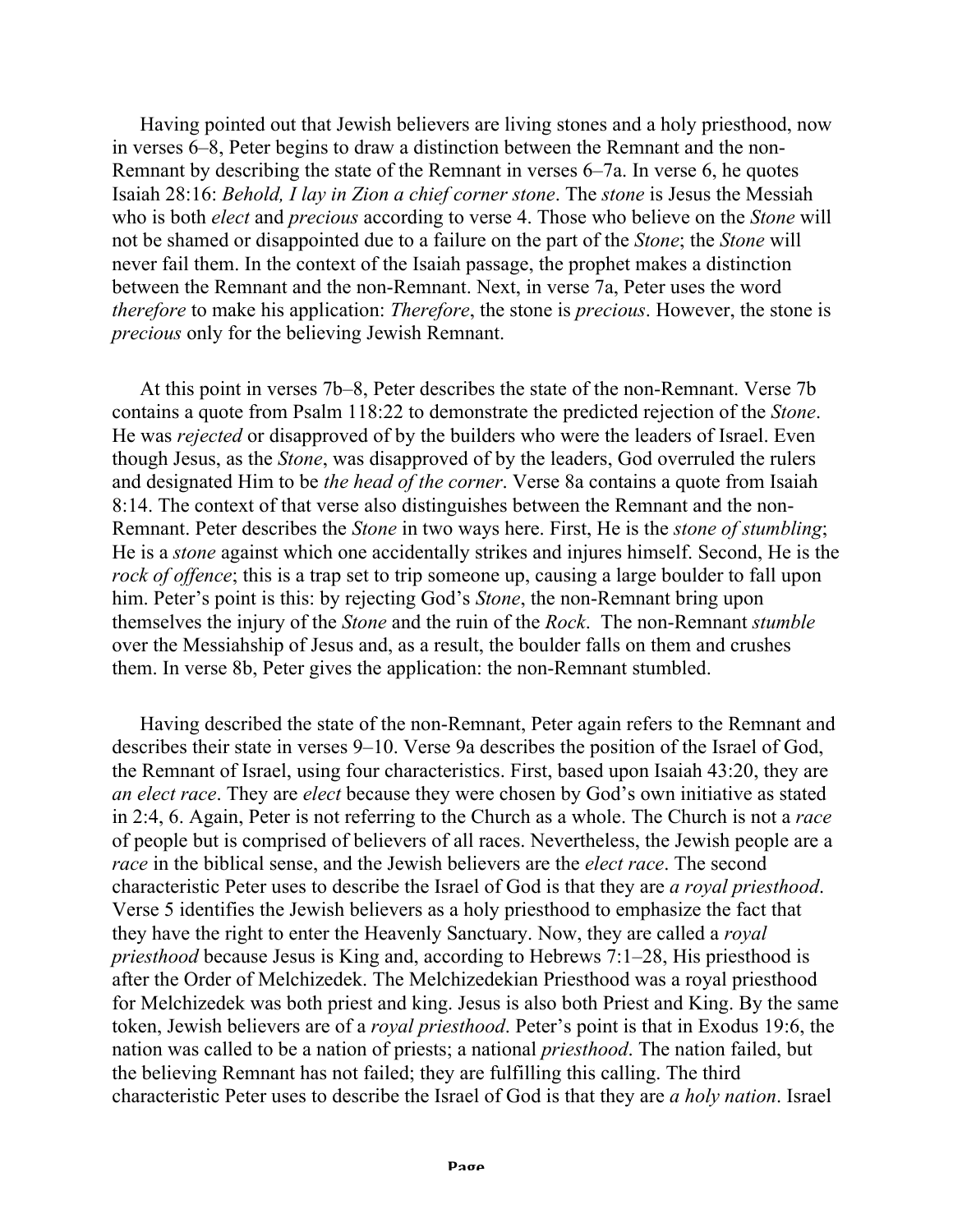became *a nation* at Sinai and became *holy* through their separation from the whole of humanity. The Jewish believers are distinct from all Israel because they are the believing Remnant. This cannot be said of the Church because the Church is not *a nation*. The Church is comprised of believers from all nations, but the Church as an entity is not *a nation*. The Jewish believers, as the Israel of God, do comprise *a holy nation*. The fourth characteristic Peter uses to describe the Israel of God is that they are *a people for God's own possession*. This statement is based upon Deuteronomy 7:6, 14:2, 26:18; Isaiah 43:21; and Malachi 3:17. Peter identifies them as *a people*. Through Abraham, the Jews became a people and, during the time of Moses, they became a nation; a nation *for God's own possession*. Jewish believers were purchased by the blood of Messiah and they uniquely belong to God. Therefore, these four characteristics of Jewish believers distinguish the Remnant from the non-Remnant.

In verse 9b, Peter describes the purpose of their calling: To *show forth the excellencies of him who called you out of darkness into his marvellous light*. The background for this teaching is Isaiah 43:20–21, which states: *the people which I formed for myself, that they may set forth my praise*.

Finally in verse 10, Peter refers to Hosea 1:10–2:1 and 2:23. Lenski comments;

Those who believe that the readers of this epistle were former Jews and not former Gentiles encounter a difficulty here; Peter could not say of Jews that they have not been granted mercy. $31$ 

McArthur comments:

In principle, Peter applied to the church – particularly to its Gentile members – the prophet's words concerning the Jews (cf. Hos. 2:23; Rom. 9:22-26). As unbelievers, the Gentiles knew no compassion from Christ – they **once were not a people**. But now they had become the **people of God**, because they had **received** His mercy.<sup>32</sup>

However, in the context of Hosea, the prophet is speaking of national Israel. While positionally, Israel is always the People of God, experientially they may not experience the benefits of this position due to disobedience: for a period of time, Israel is experientially *not my people*, although in the future, they will repent and become *my* 

<sup>&</sup>lt;sup>31</sup> Lenski, R.C. *The Interpretation of The Epistles of St. Peter, St. John and St. Jude.* (Minneapolis, Minnesota: Augsburg Publishing House, 1966) pg. 104.

<sup>&</sup>lt;sup>32</sup> MacArthur, John, *The MacArthur New Testament Commentary I Peter*, (Chicago: Moody Publishers, 2004) pg. 132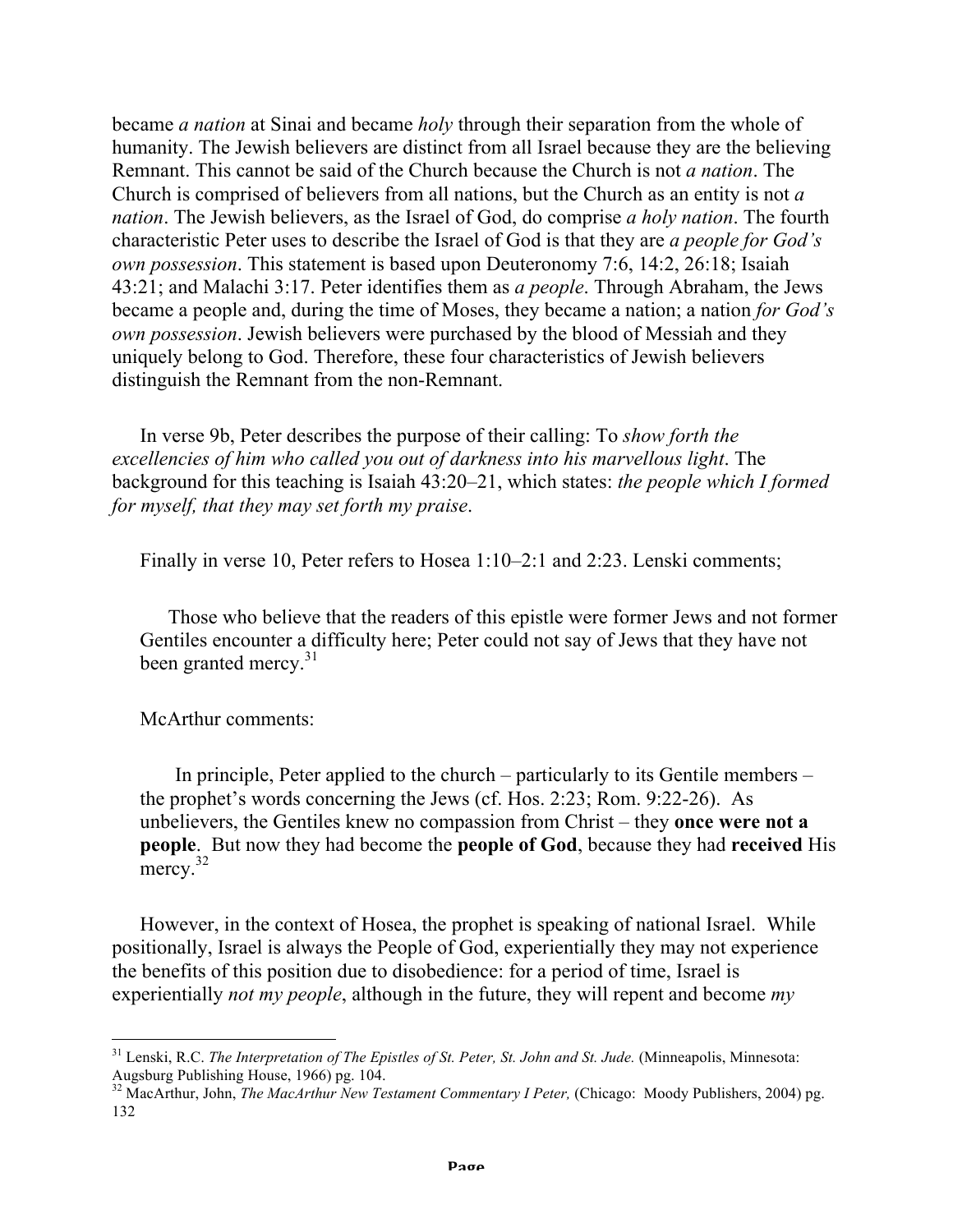*people* again. Peter applies this passage to the Remnant. He contrasts their former state with their present state. Formally, they were members of the non-Remnant. Externally, they were *not my people* and, internally, they had no divine *mercy*. Presently, they have externally become *my people* and, internally, they *have obtained mercy*. The Hosea context deals with Israel: that for a period of time Israel, experientially at least, was not to be God's people. However, in the future, when Israel undergoes a national salvation, they will again experientially become *my people*. What will be true of Israel as a nation in the future is true of the Remnant of Israel in the present: they have experientially become God's people again because they are members of the believing Remnant.

# C. I PETER 2:11-12

<sup>11</sup><sup>*I*</sup>Beloved, I beseech you as sojourners and pilgrims, to abstain from fleshly *lusts, which war against the soul; 12 having your behavior seemly among the Gentiles; that, wherein they speak against you as evil-doers, they may by your good works, which they behold, glorify God in the day of visitation.*

Peter begins this discussion about daily living by addressing this issue both negatively and positively. In verse 11, he addresses it negatively: *abstain from fleshly lusts*. Their separation from the non-Remnant, as Jewish believers, has made them both *strangers and pilgrims*. They must therefore abstain from fleshly lusts, *which war against the soul*.

Peter then addresses the issue positively in verse 12. These Jewish believers are to live a spiritual lifestyle among the Gentiles: *having your behavior seemly among the Gentiles*. Those commentators who do not understand that Peter was writing to Jewish believers interpret the word *Gentile* to mean "unbeliever."

No new sentence begins here in the Greek text, for this verse is the positive counterpart to verse 11: not only are the readers to abstain from sinful desires (v. 11), they are also to continue to "Maintain good conduct among the Gentiles". Conduct here refers to a day-by-day pattern of life (see note on this word at 1:15). Peter calls unbelievers Gentiles, not because he thinks that his readers were all Jewish Christians, but because he once again assumes that Christians (both literal Jews and literal Gentiles within the body of Christ) are the "true Israel". Therefore all who are not Christians (both literal Jews and literal Gentiles) are truly "Gentiles" (cf.  $4:3$ <sup>33</sup>

<sup>&</sup>lt;sup>33</sup> Grudem, Wayne A., *The First Epistle of Peter, An Introduction and Commentary, (Grand Rapids, Michigan:* William B. Eerdmans Publishing Company, 1992), p. 116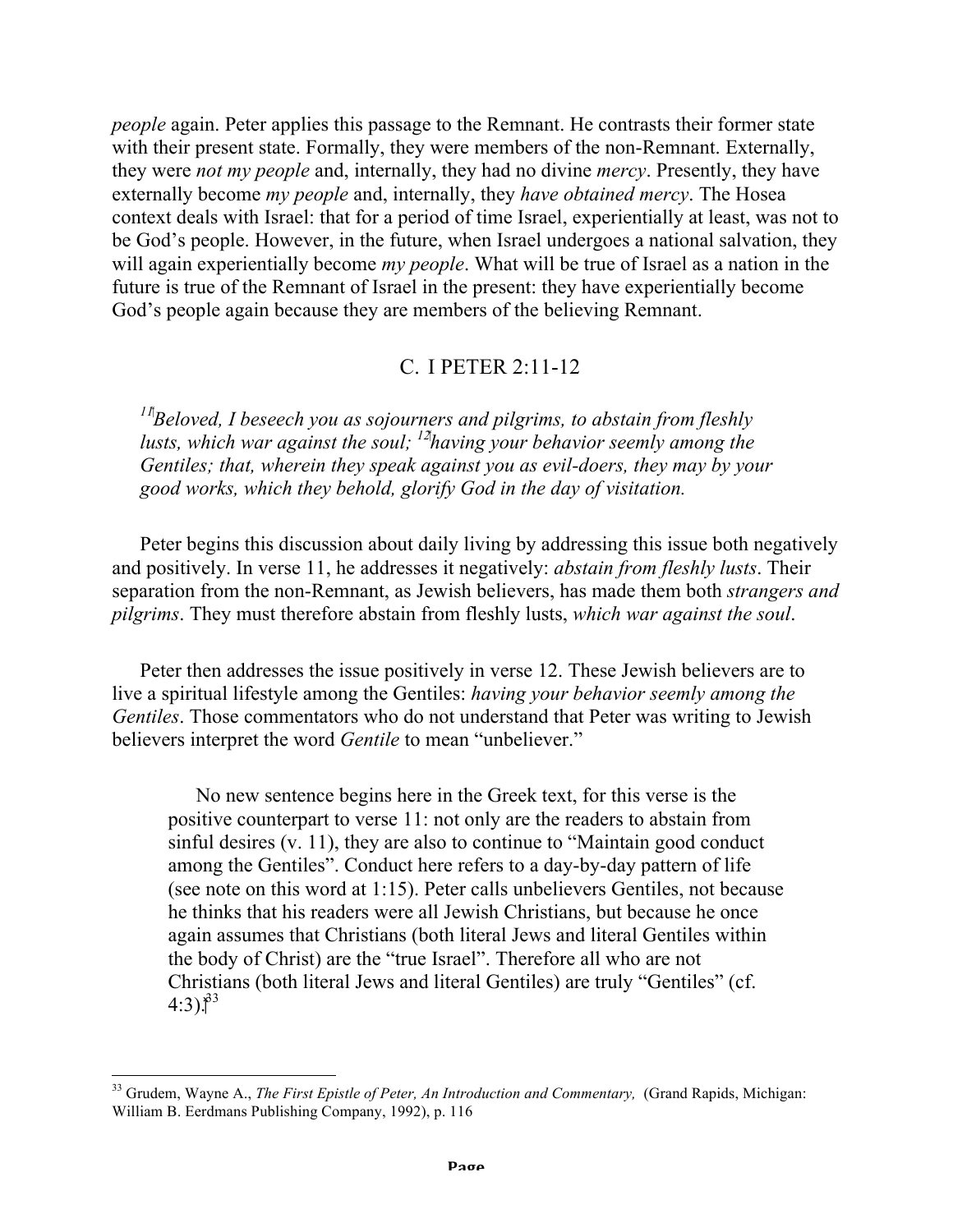"Your behavior" (tēn anastrophēn humōn), the object of the participle "having" stands emphatically at the beginning of the verse. It denotes the varied activities of daily life (cf. 1:15) lived under the watchful eyes of "the Gentiles," their non-Christian neighbors. Some like Wand, suggest that the term *Gentiles*  implies that the readers were Jewish Christians; but the term is equally appropriate if they had a non-Jewish background since the expression well marks the present contrast between them as Christians and their Christ-rejecting neighbors. The Jews used the term to designate the non-Jewish masses as sinful and idolatrous, as "the heathen" (cf. 1 Cor. 12:2; 1 Thess. 4:5). For Peter the term readily indicated the distinction between believers in Christ and the pagans whose evil practices they once shared  $(4:4)$ .<sup>34</sup>

Again the term *Gentile* is rarely used in Scripture as being synonymous with the term unbelievers and when it is, it is in a context when that meaning is clear (I Cor. 12:1-3). The term *Gentile* is often used of believing Gentiles (Rom. 11:11–15; 15:25–27). When a Jew writes the word *Gentile*, he does not mean "unbeliever;" he means a "non-Jew." Again, Peter is writing to Jewish believers living in the Dispersion; Jewish believers living outside the Land; Jewish believers living *among the Gentiles*. This is the way the verse should be understood. As Jewish believers living among the *Gentiles*, there is a certain lifestyle to be modeled.

### D. I PETER 4:3

In 4: 3–6, Peter presents another responsibility of these Jewish believers, which is to not live according to the conduct of the *Gentiles*. In dealing with this issue, Peter points to a past, a present, and a future aspect. The past aspect is found in verse 3. In the past, they shared in *the desire of the Gentiles*, which was to fulfill the lusts of the flesh. Again, the use of the term *Gentiles* demonstrates that Peter is writing to Jewish believers who are living among a Gentile majority. Here again, Covenant Theology likes to change the meaning of the term:

He then explains what he means by doing what the Gentiles like to do. (Since Peter has frequently viewed Christians as the new people of God, the true Israel, earlier in this letter [see the summary at 2:10] it is quite natural for him to carry through this terminology by using the term "Gentiles" to refer not to people who are not Jews, but to people who are not Christians.)

The fact that unbelievers are 'surprised' that Christians do not join in their profligacy suggests that Peter's readers included not only many who had been converted from Judaism, but also many won from a Gentile

 <sup>34</sup> Hebert, D. Edmond, *First Peter,* (Chicago: Moody Press, 1984), pg. 145-146.